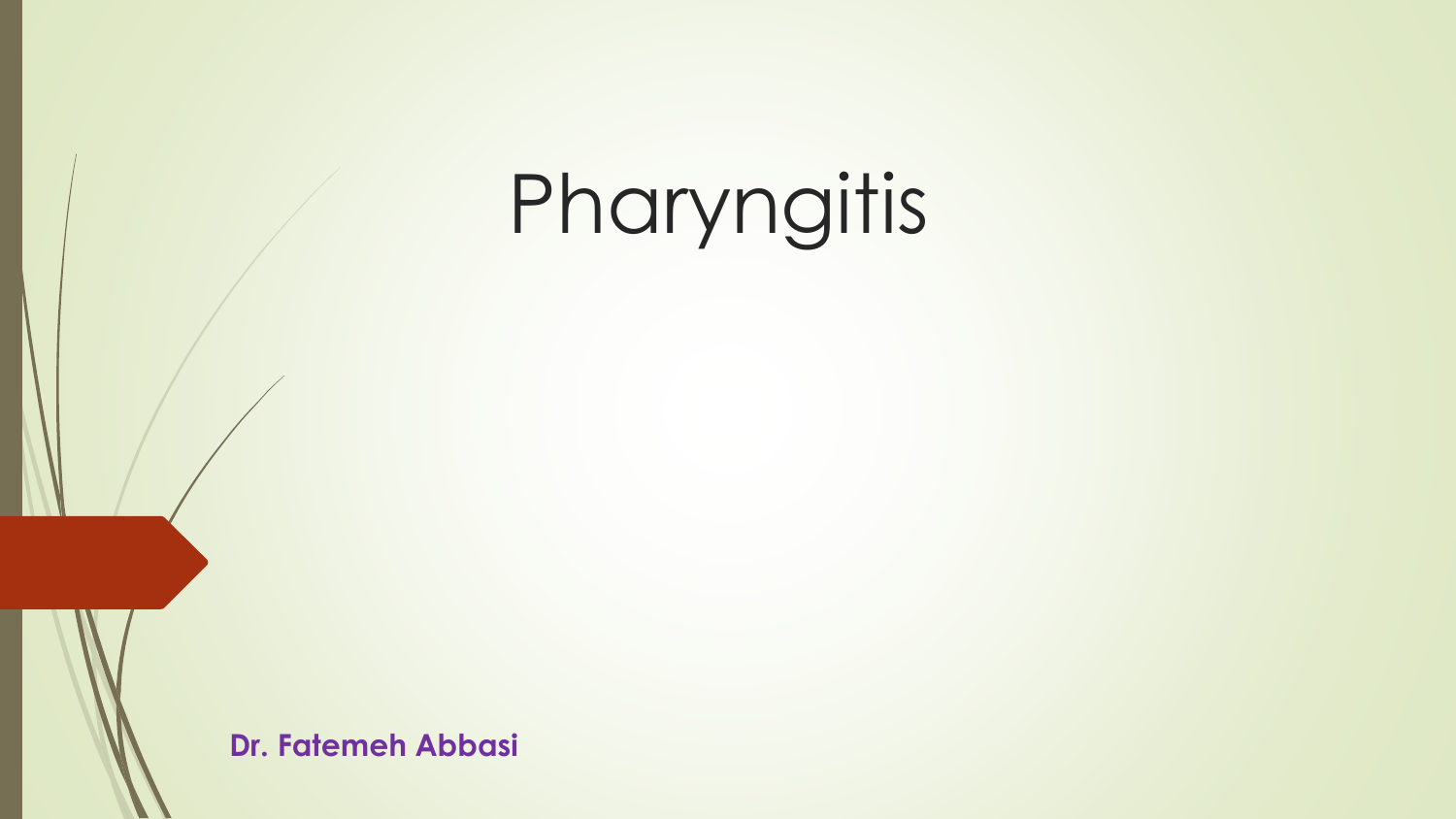- The differential diagnosis of acute pharyngitis includes multiple viral and bacterial pathogens.
	- Viruses are the most common cause of pharyngitis in all age groups.
	- Experts estimate that group A strep, the most common bacterial cause, causes 20% to 30% of pharyngitis episodes in children.
- In comparison, experts estimate it causes approximately 5% to 15% of pharyngitis infections in adults.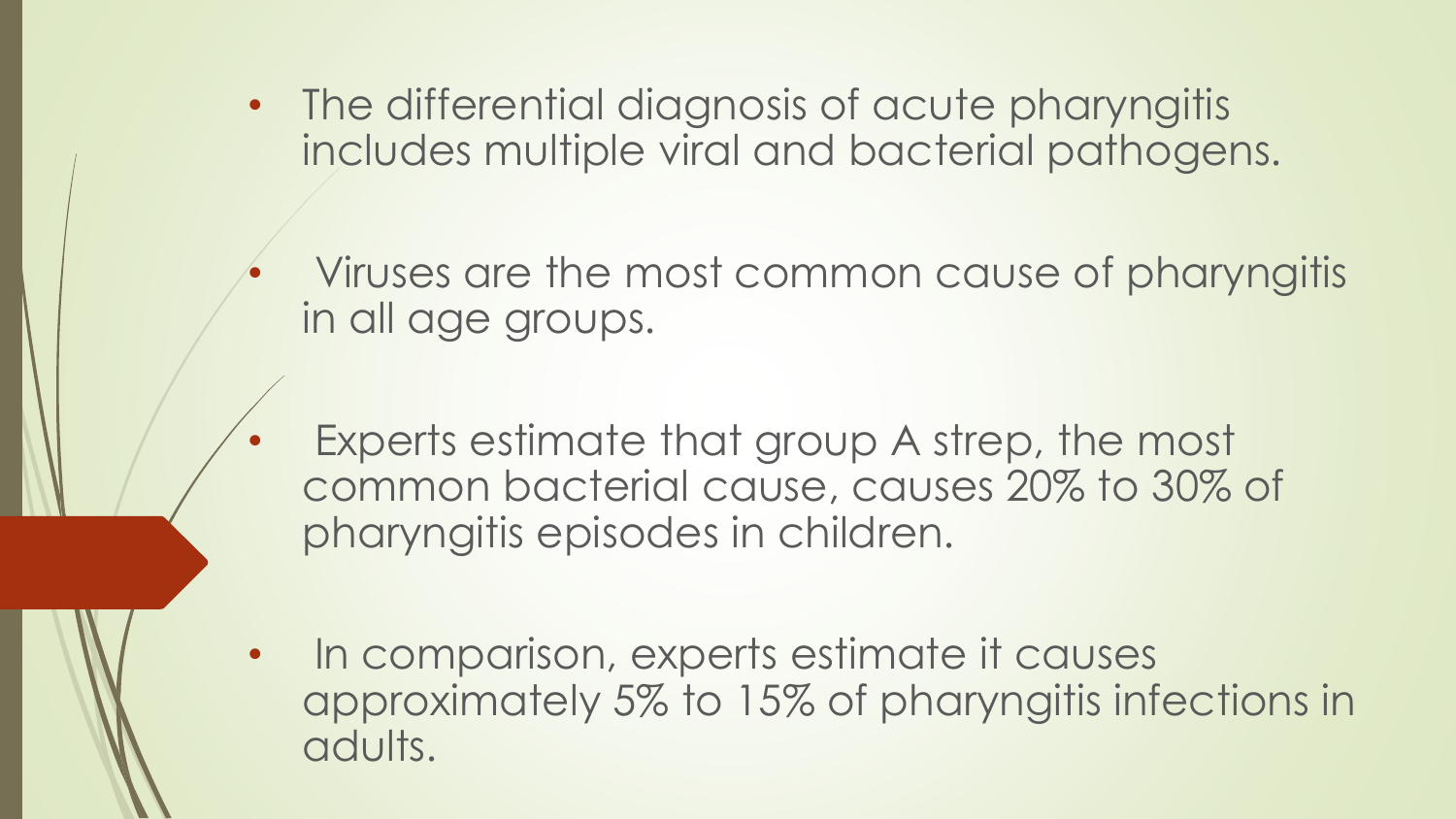• Patients with pharyngitis caused by respiratory viruses usually have other signs and symptoms of upper respiratory tract infection, such as:

• fatigue, nasal congestion, and cough. Coryza, conjunctivitis, sneezing, hoarseness, ear pain, sinus discomfort, oral ulcers, and a viral exanthem are additional features.

Fever is typically low grade except in patients with influenza. Cervical lymphadenopathy may be present but is generally not prominent.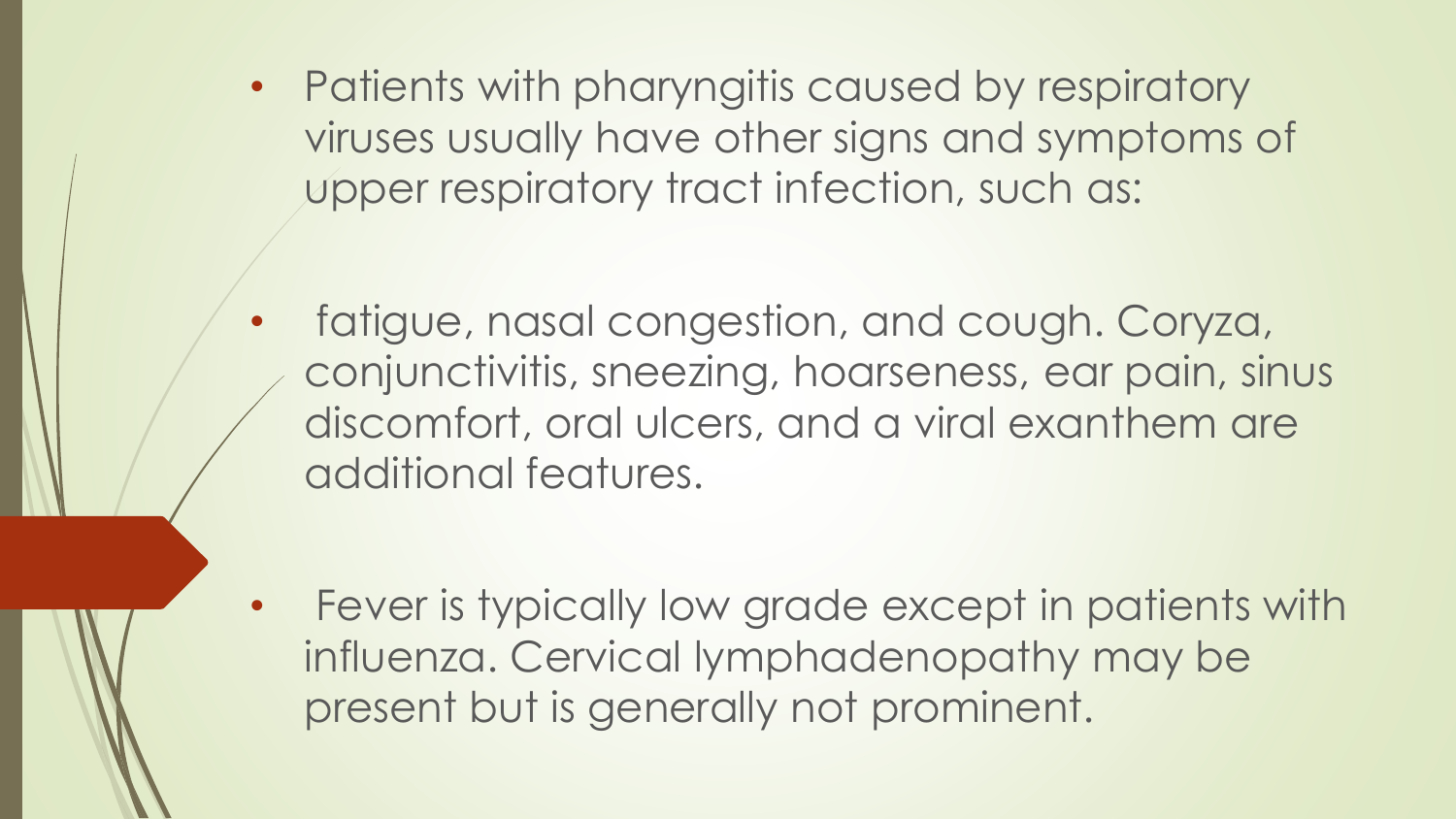- Classic signs and symptoms of GAS pharyngitis include:
	- acute-onset sore throat, fever, pharyngeal edema, patchy tonsillar exudates, and prominent, tender, anterior cervical lymphadenopathy.
- Other features that support the diagnosis include palatal petechiae, a scarlatiniform rash and a strawberry tongue .
- Occurrence in a younger adult and exposure to others with GAS pharyngitis also make the diagnosis more likely.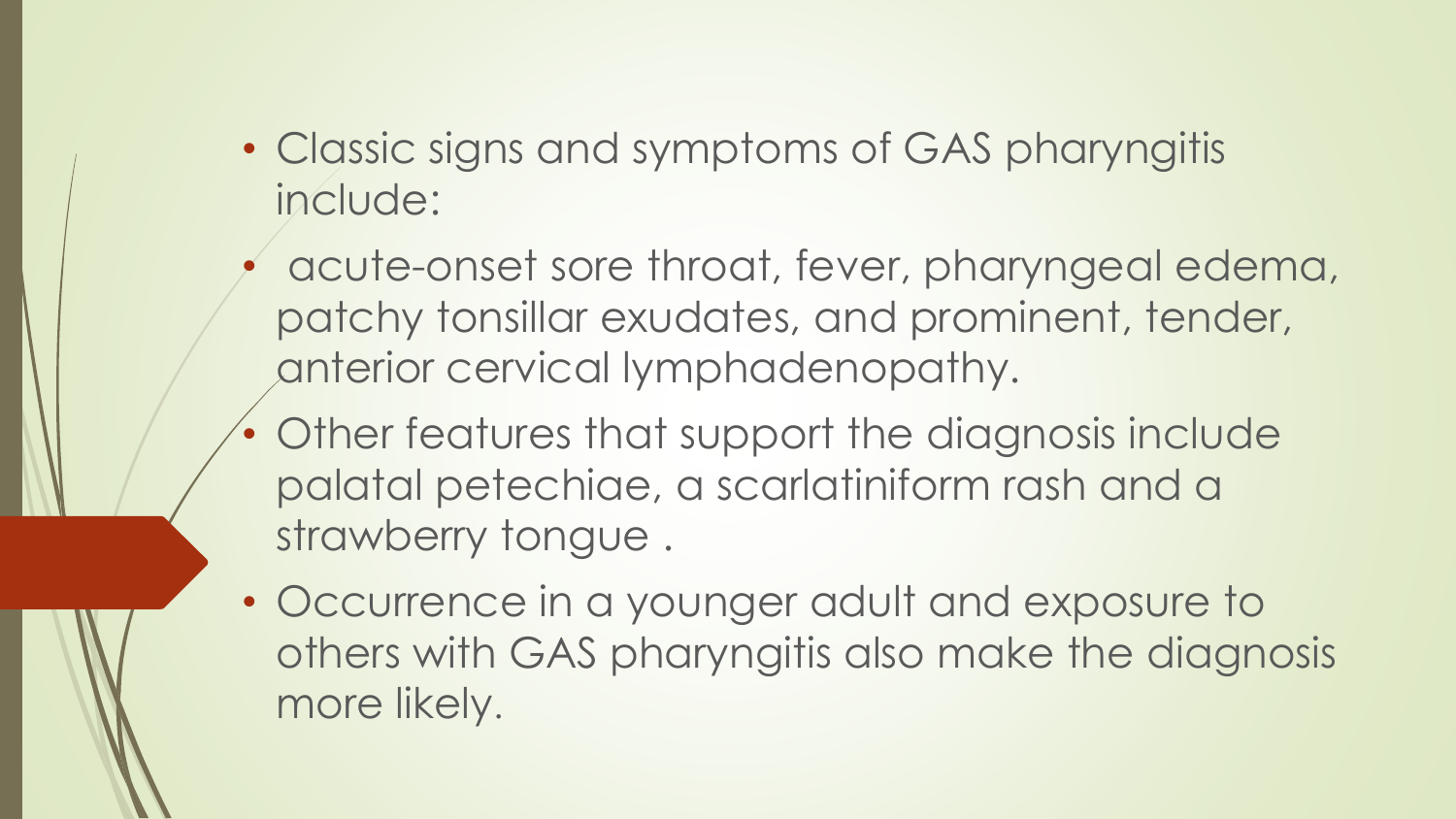Because clinical features of GAS pharyngitis broadly overlap with pharyngitis caused by viruses and other pathogens, empiric treatment for GAS without microbiologic confirmation is generally not recommended.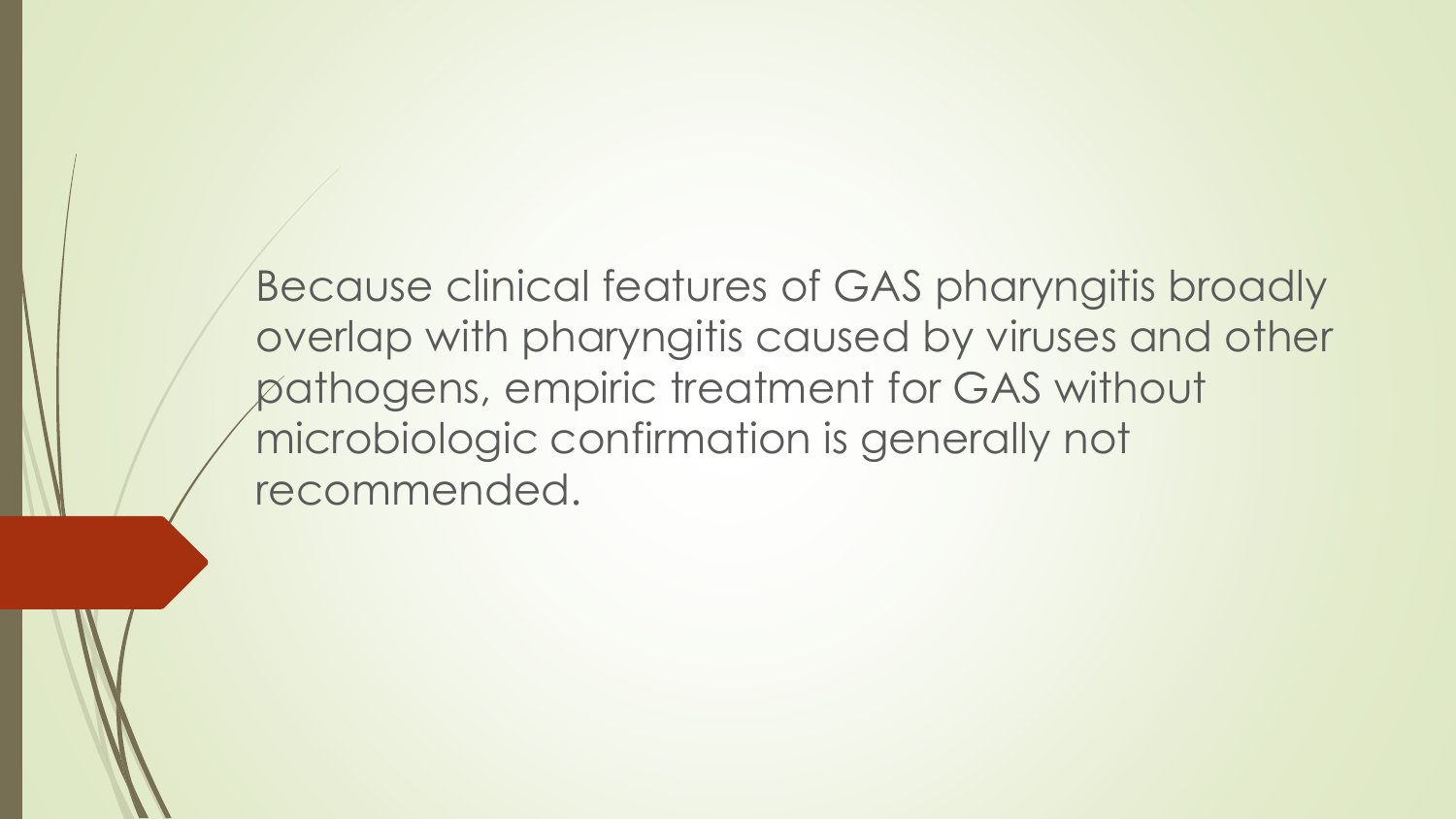- The great majority of patients who have presumed viral pharyngitis or who test negative for group A Streptococcus (GAS) pharyngitis recover fully within five to seven days without specific treatment. For these patients, symptom relief is the mainstay of care.
- Patients with GAS pharyngitis usually recover sooner, often within 24 to 72 hours of starting antibiotics.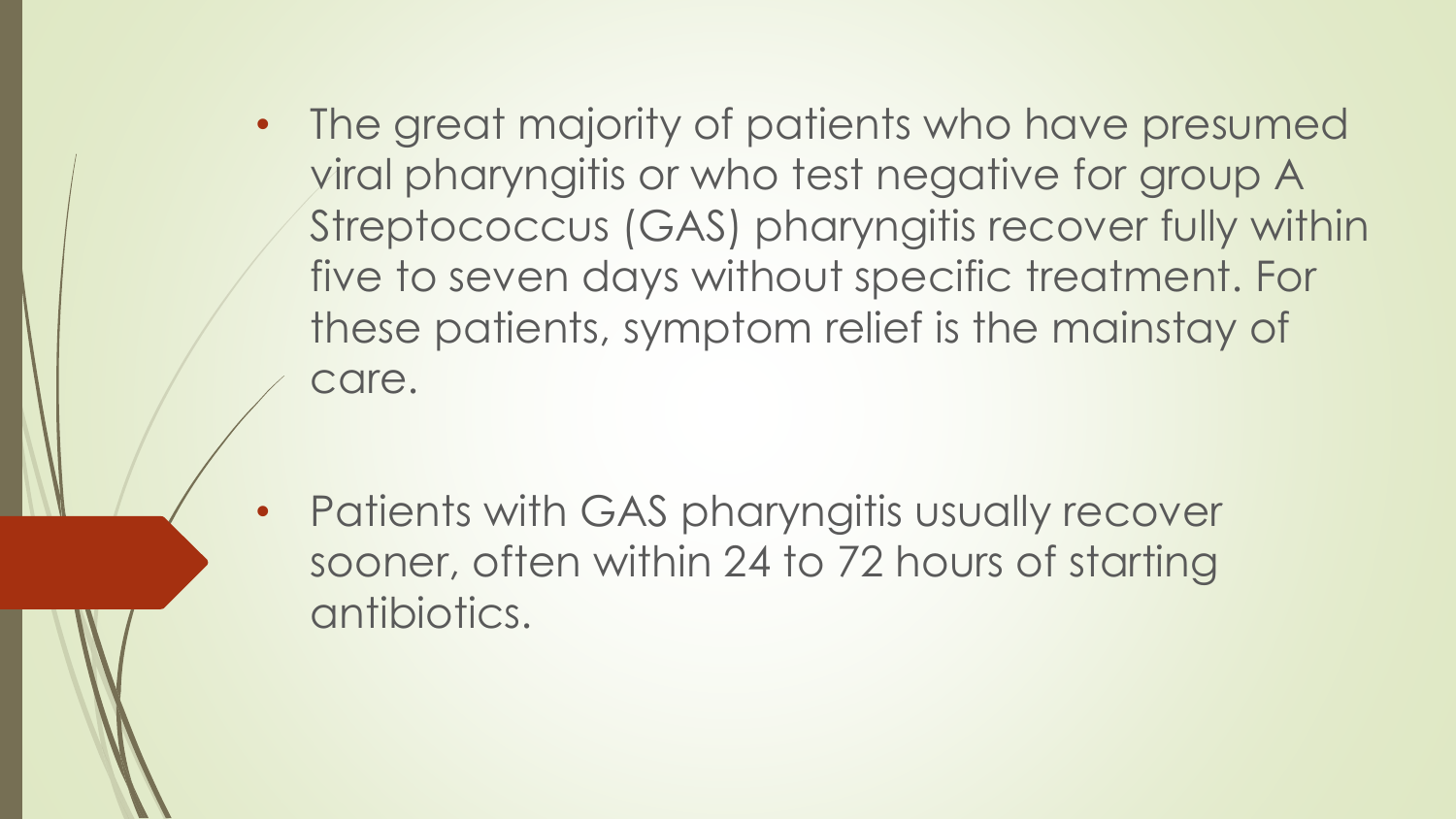| <b>CRITERIA</b>                               | <b>POINTS</b>                                              |                                                      |  |
|-----------------------------------------------|------------------------------------------------------------|------------------------------------------------------|--|
| Temperature >38°C                             | $\mathbf{1}$                                               |                                                      |  |
| Absence of cough                              | $\mathbf{1}$                                               |                                                      |  |
| Swollen, tender<br>anterior cervical<br>nodes | 1                                                          |                                                      |  |
| <b>Tonsillar swelling</b><br>or exudate       | $\mathbf{1}$                                               |                                                      |  |
| Age                                           |                                                            |                                                      |  |
| $3 - 14$ yr                                   | 1                                                          |                                                      |  |
| $15 - 44$ yr                                  | 0                                                          |                                                      |  |
| 45 yr or older                                | $-1$                                                       |                                                      |  |
| <b>SCORE</b>                                  | <b>RISK OF</b><br><b>STREPTOCOCCAL</b><br><b>INFECTION</b> | <b>SUGGESTED</b><br><b>MANAGEMENT</b>                |  |
| $\leq 0$                                      | $1\% - 2.5\%$                                              | No further testing or                                |  |
| $\mathbf{1}$                                  | $5% - 10%$                                                 | antibiotic                                           |  |
| 2                                             | 11%-17%                                                    | Culture all: antibiotics only                        |  |
| 3                                             | 28%-35%                                                    | for positive culture results                         |  |
| $\geq 4$                                      | $51\% - 53\%$                                              | Treat empirically with<br>antibiotics and/or culture |  |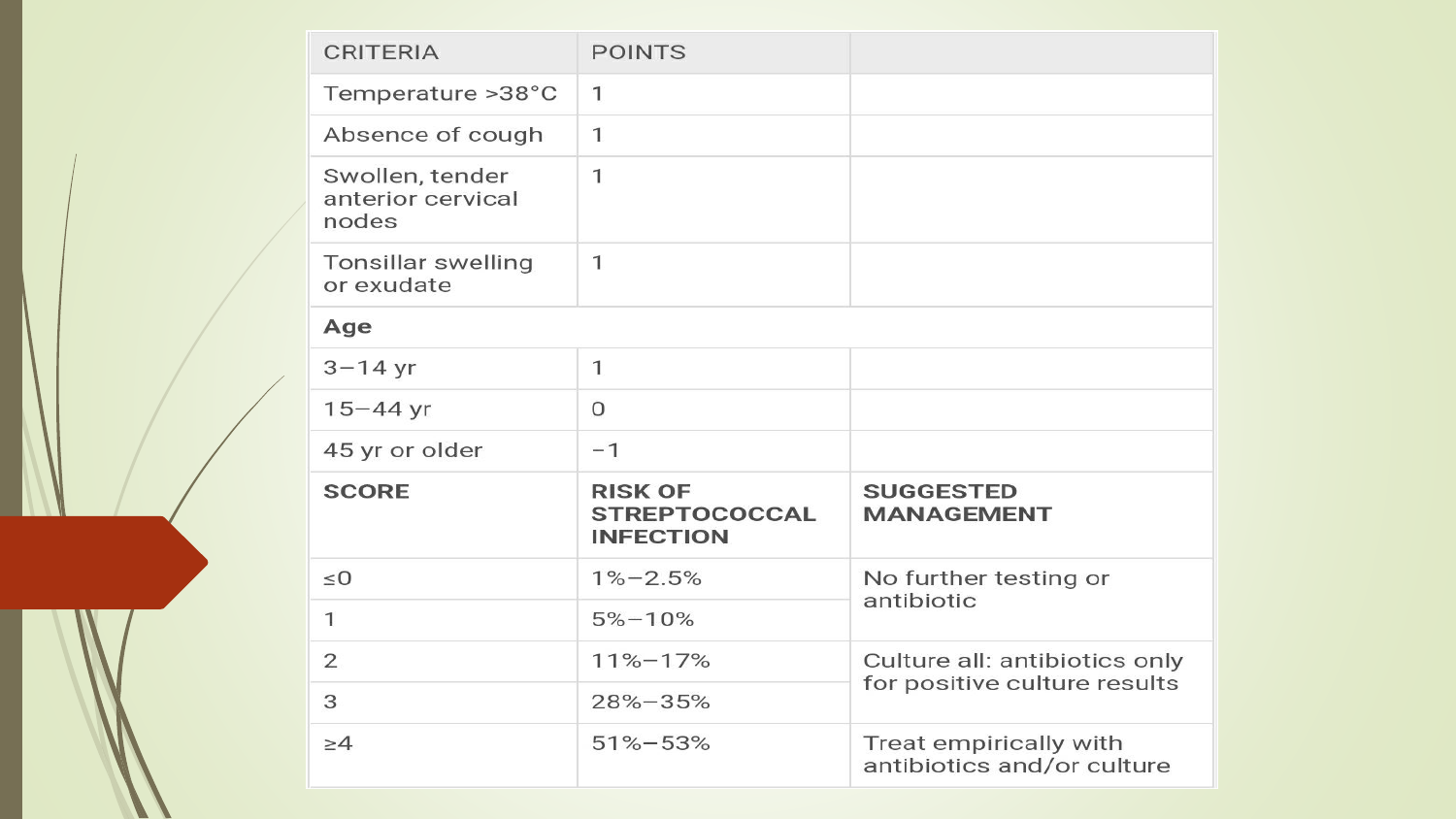- Iboprufen 200 to 400 mg decreases acute sore throat pain by 32 to 80 percent at two to four hours .
- Several randomized trials in different countries among patients with acute pharyngitis have shown that ibuprofen produces a significantly greater reduction in sore throat pain compared with acetaminophen.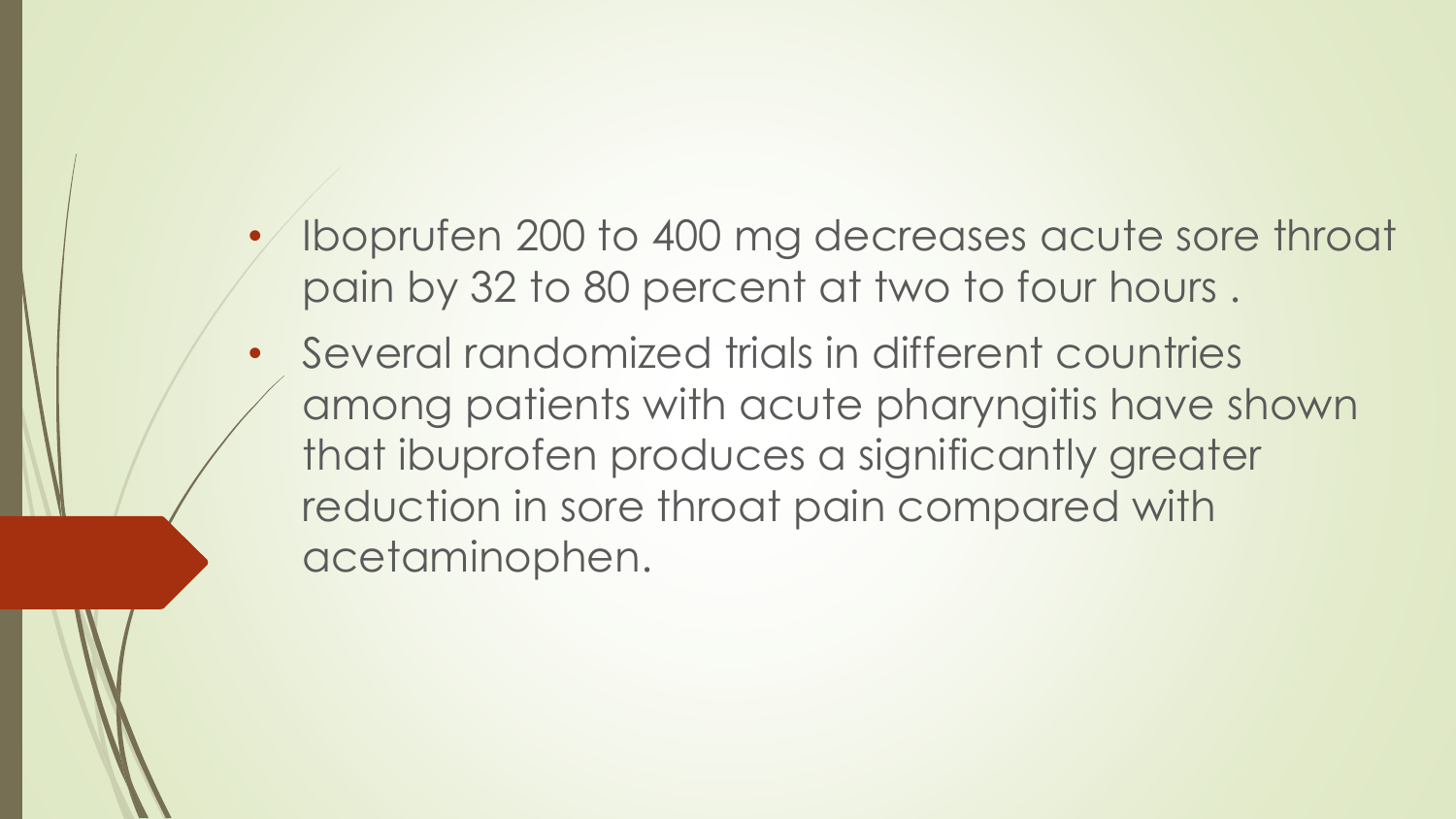|  | <b>DRUG</b>                                            | <b>DOSE</b>                                                                               | <b>DURATION</b> |  |
|--|--------------------------------------------------------|-------------------------------------------------------------------------------------------|-----------------|--|
|  | <b>Oral Regimens</b>                                   |                                                                                           |                 |  |
|  | Penicillin V                                           | Children: 250 mg bid or tid<br>Adolescents and adults: 250 mg tid<br>or gid or 500 mg bid | 10 days         |  |
|  | Amoxicillin                                            | 50 mg/kg once daily (maximum<br>1000 mg) Alternative: 25 mg/kg bid<br>(maximum 500 mg)    | 10 days         |  |
|  | <b>For Penicillin-Allergic Patients</b>                |                                                                                           |                 |  |
|  | Erythromycin                                           | Varies with formulation                                                                   | 10 days         |  |
|  | <b>First-generation</b><br>cephalosporins              | Varies with agent                                                                         | 10 days         |  |
|  | Intramuscular Regimens                                 |                                                                                           |                 |  |
|  | Benzathine penicillin<br>G                             | 600,000 units for patients <27 kg                                                         | 1 dose          |  |
|  |                                                        | 1.2 million units for patients ≥27 kg                                                     | 1 dose          |  |
|  | Mixtures of<br>benzathine and<br>procaine penicillin G | Varies with formulation                                                                   | 1 dose          |  |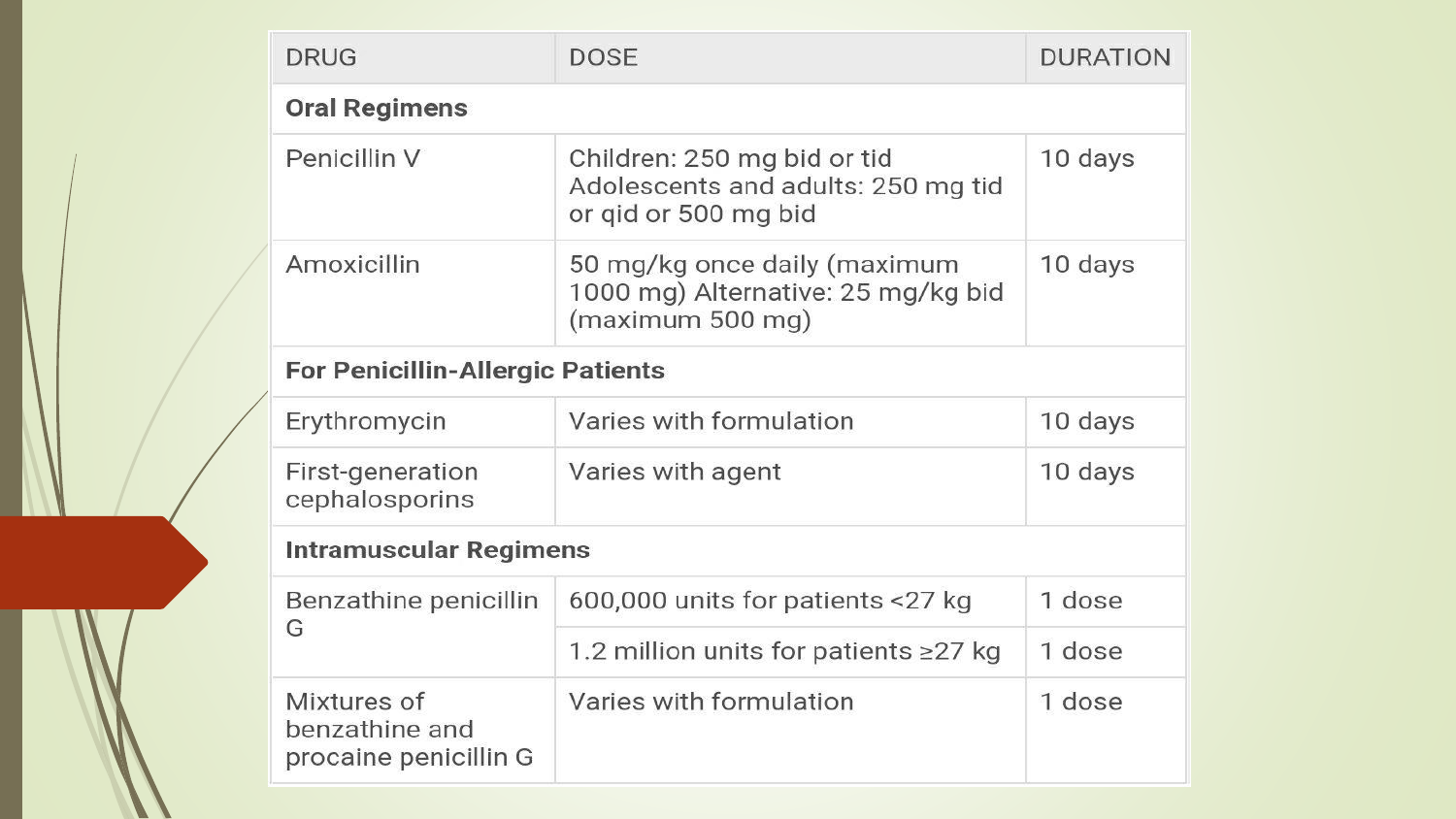# Otitis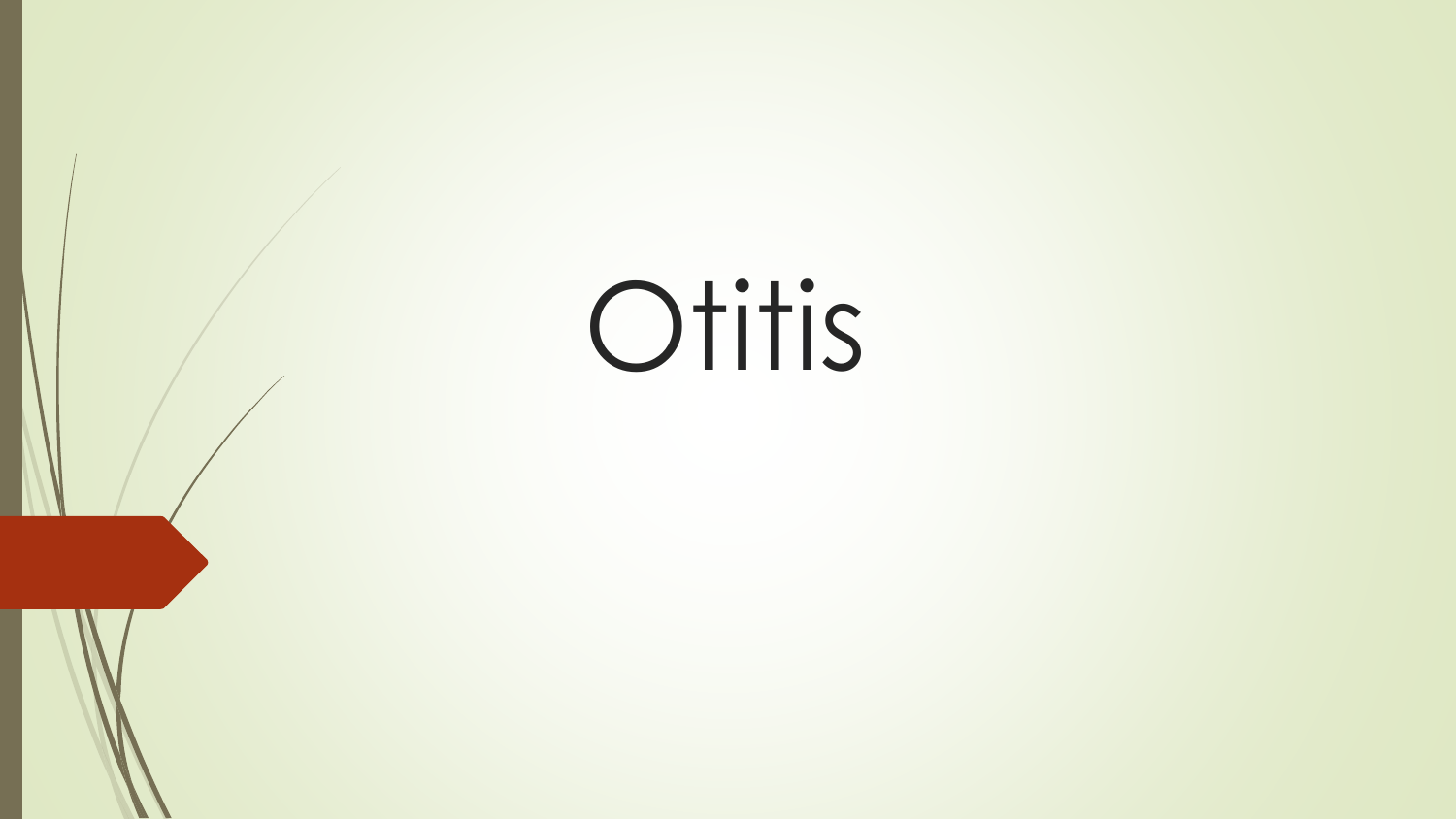#### External otitis

Infections of the external canal may be subdivided into four categories:

- acute localized otitis externa
- acute diffuse otitis externa
- chronic otitis externa
- and malignant otitis externa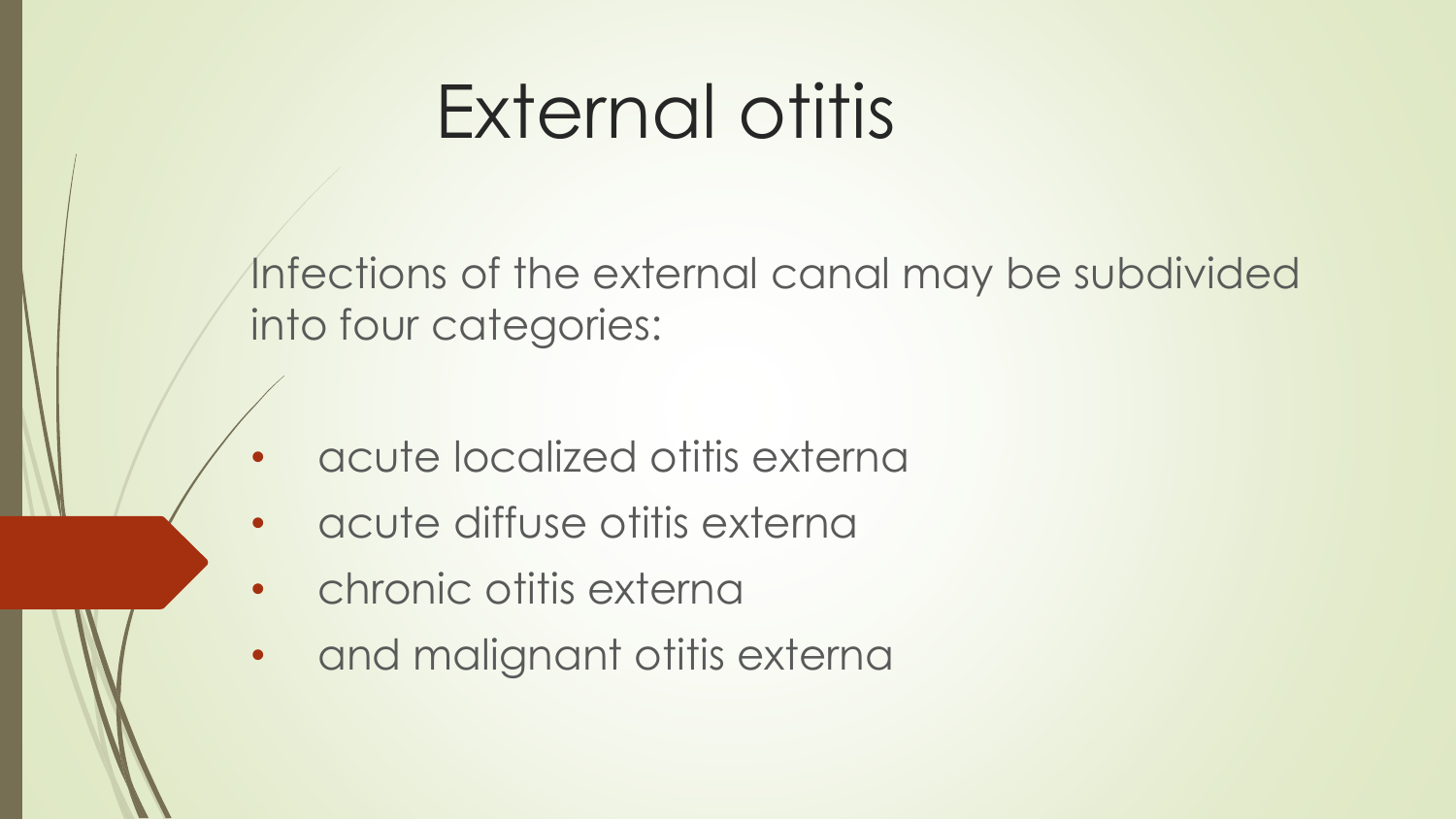- Acute localized otitis externa may occur as a pustule or furuncle associated with hair follicles; the external ear canal is erythematous, edematous, and may be filled with pus and flakes of skin debris.
- S. aureus is the most frequent pathogen.
- Local heat and systemic antibiotics are usually curative. Incision and drainage may be necessary to relieve severe pain.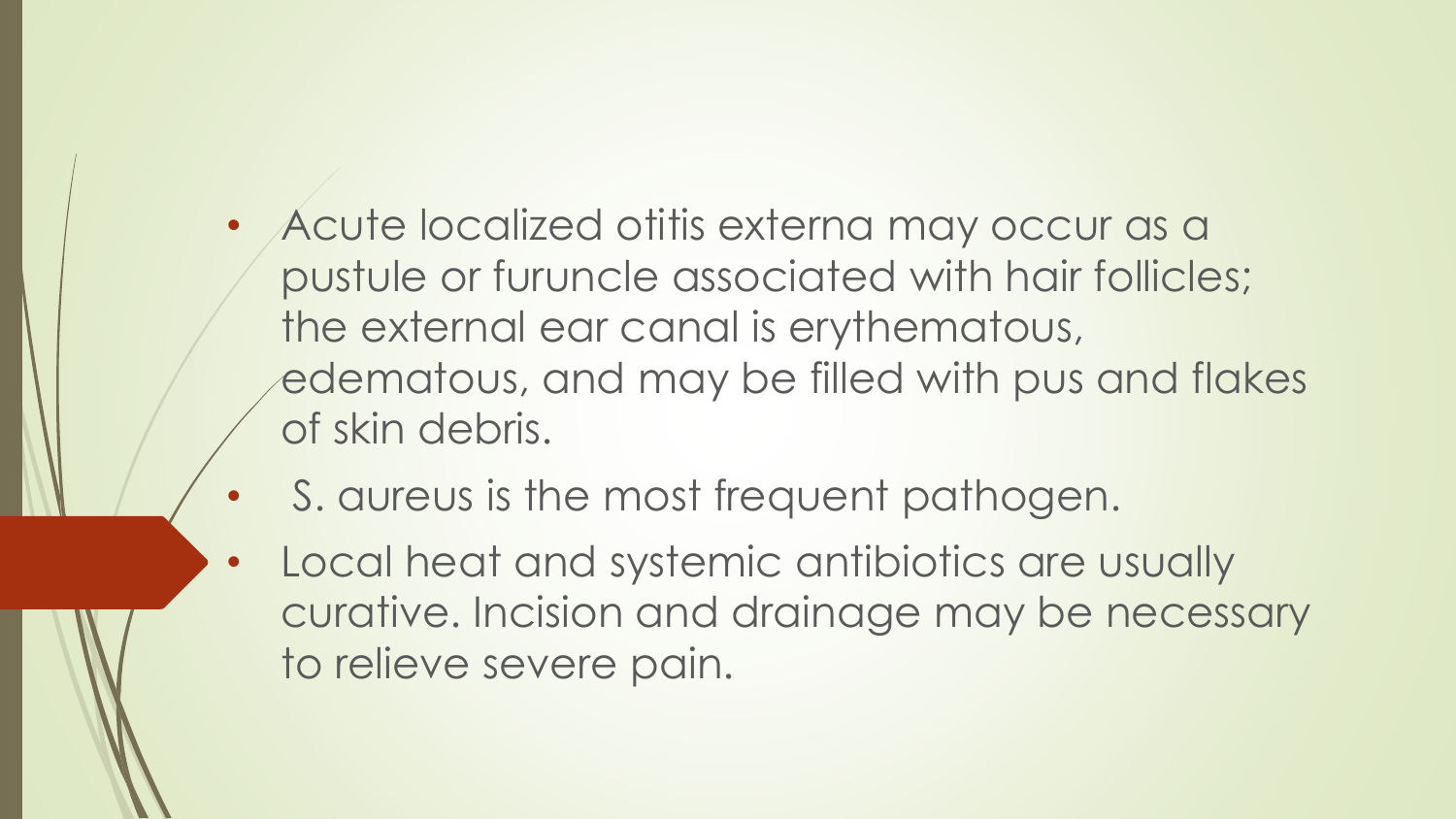- Acute diffuse otitis externa (swimmer's ear) occurs mainly in hot humid weather.
- The ear itches and becomes increasingly painful.
	- The skin of the canal is edematous and red.
- Gram-negative bacilli, mainly P. aeruginosa , may play a significant role.
- Gentle cleansing to remove debris, including irrigation with warm tap water should reduce symptoms.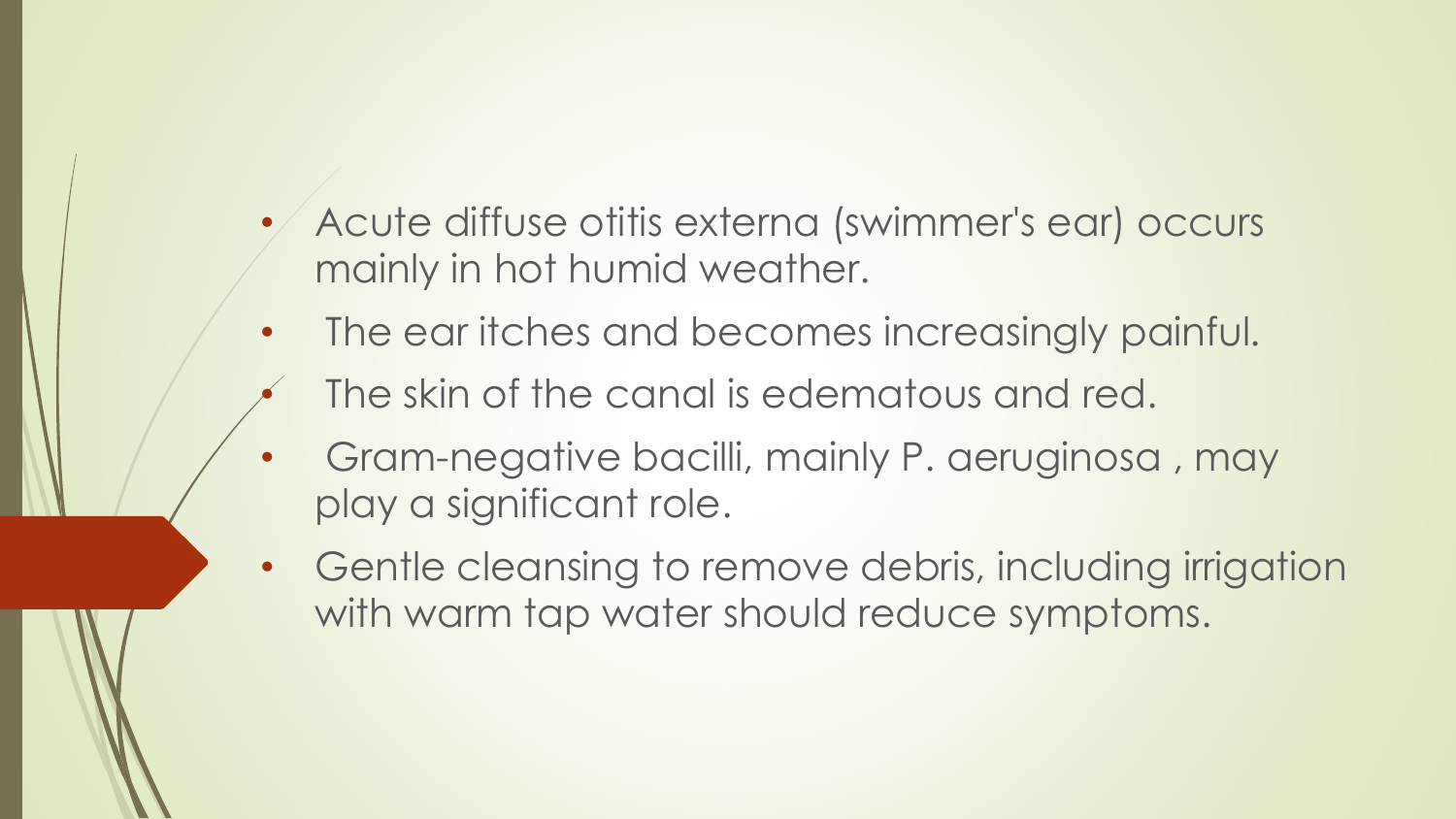- Gentle cleansing to remove debris, including irrigation with warm tap water should reduce symptoms
	- alternatively, hypertonic saline (3%) and cleansing with mixtures of alcohol (70% to 95%) and acetic acid may be used.
	- A 10-day regimen of a fluoroquinolone otic solution, such as ofloxacin or ciprofloxacindexamethasone otic or eardrops of neomycin alone or with polymyxin combined with hydrocortisone, are effective in reducing local inflammation and infection.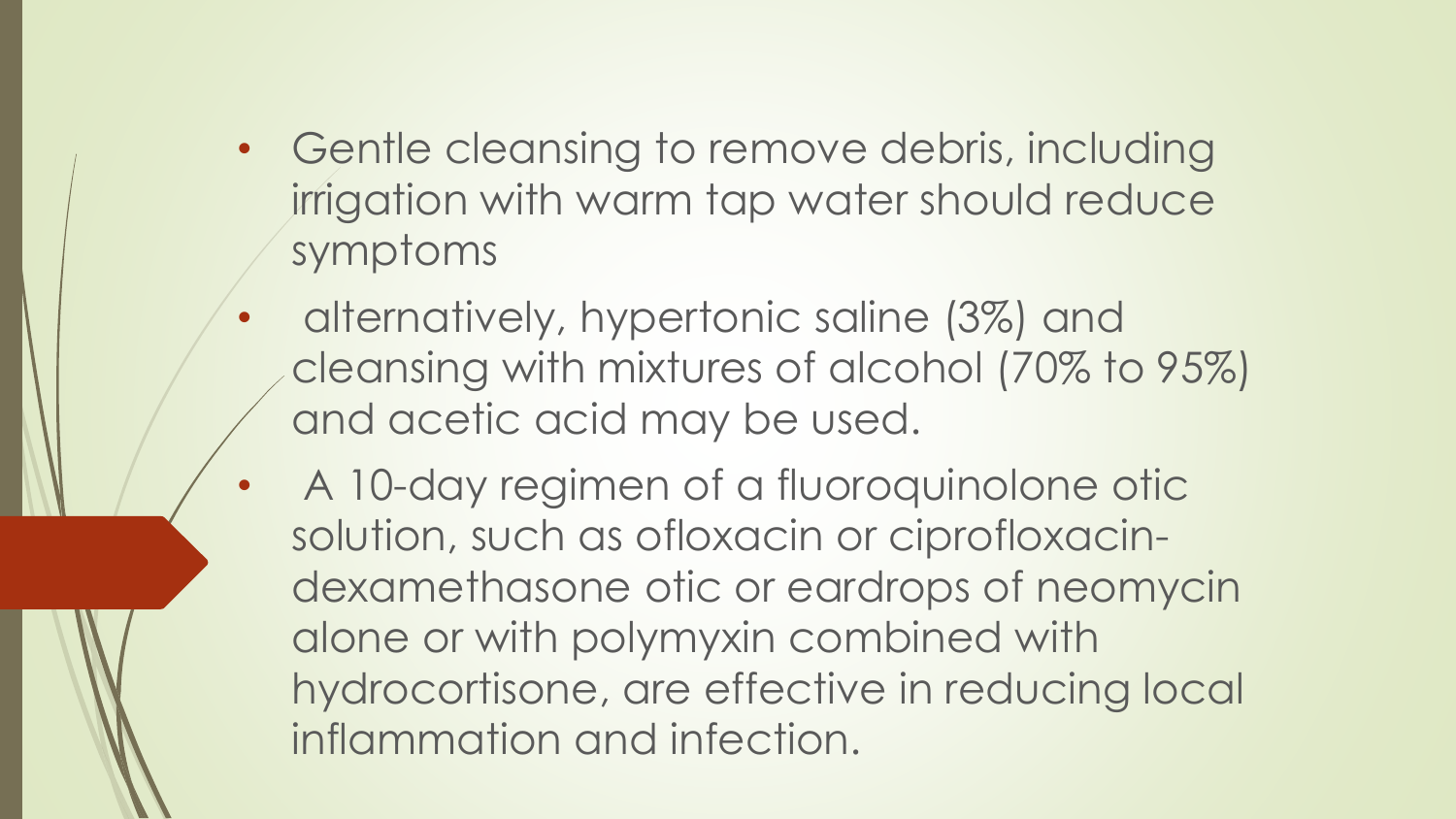- Chronic otitis externa is caused by irritation from drainage through a perforated tympanic membrane.
	- The underlying cause is chronic suppurative otitis media.
- Itching may be severe.
- Management is directed to treatment of the middle ear disorder.
- Rare causes of chronic otitis externa include tuberculosis, syphilis, yaws, leprosy, and sarcoidosis.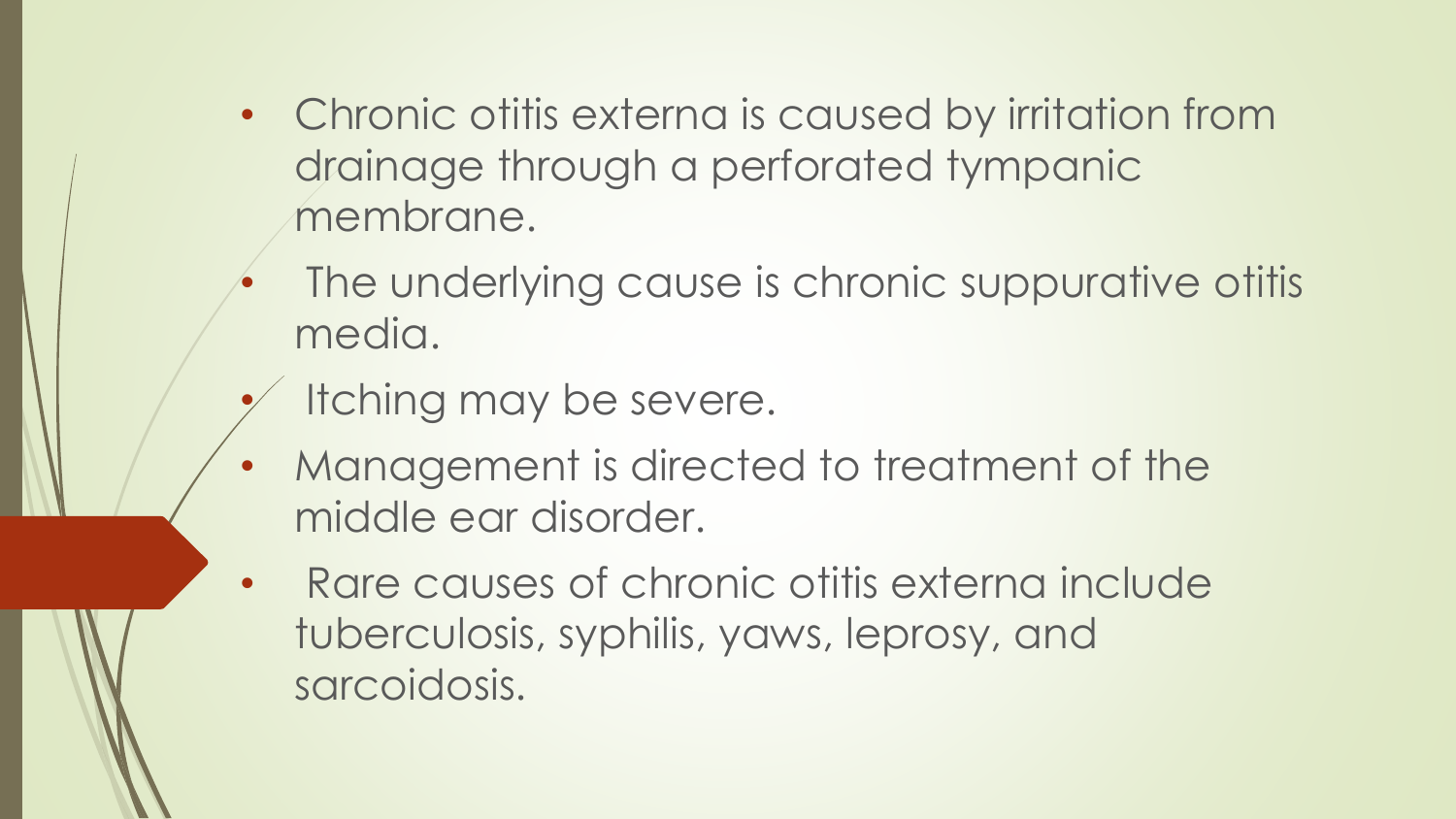- Invasive ("malignant") otitis externa is a severe, necrotizing infection that spreads from the squamous epithelium of the ear canal to adjacent areas of soft tissue, blood vessels, cartilage, and bone.
- $\bullet$   $\diagup$  Severe pain and tenderness of the tissues around the ear and mastoid are accompanied by the drainage of pus from the canal.
- Older, diabetic, immunocompromised, and debilitated patients are at particular risk.
- Permanent facial paralysis is frequent, and cranial nerves 9, 10, and 12 may also be affected.
- P. aeruginosa is almost always the causative agent.
- The canal should be cleansed, devitalized tissue removed, and eardrops with antipseudomonal antibiotics combined with steroid instilled into the external auditory canal.
- Systemic therapy with regimens including activity for Pseudomonas spp. should be used for 4 to 6 weeks.
- The combination of ceftazidime, cefepime, or piperacillin with an aminoglycoside should be considered.
- Oral quinolones with activity against Pseudomonas spp., such as ciprofloxacin, have been effective therapy early in the course of invasive external otitis.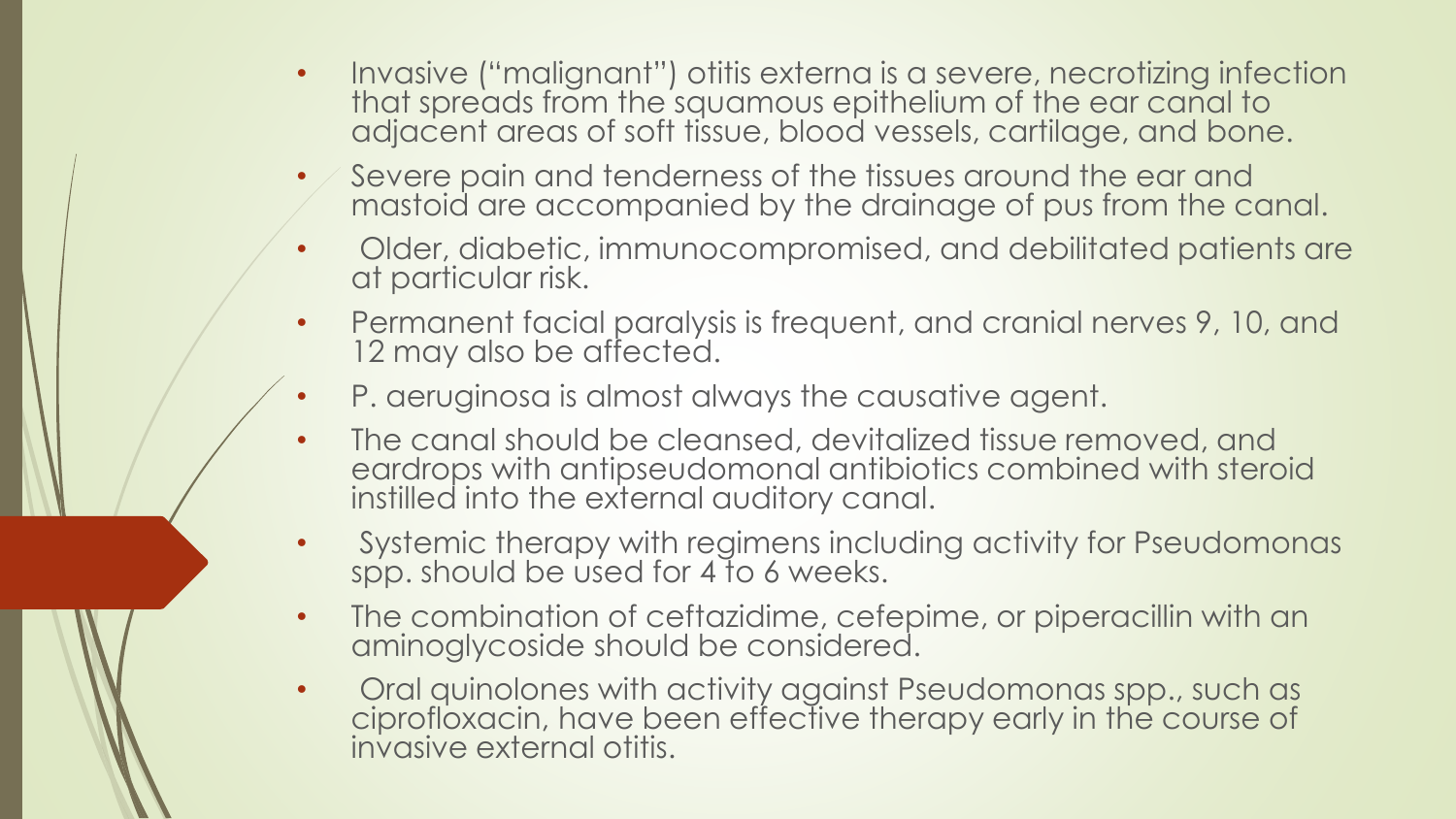#### Acute otitis media

- Acute otitis media (AOM) is defined as an acute illness marked by the presence of middle ear fluid and inflammation of the mucosa that lines the middle ear space.
- Otitis media with effusion (OME) is defined by the presence of middle ear fluid without acute signs of illness or inflammation of the middle ear mucosa. It usually follows AOM but may also occur as a result of barotrauma or allergy.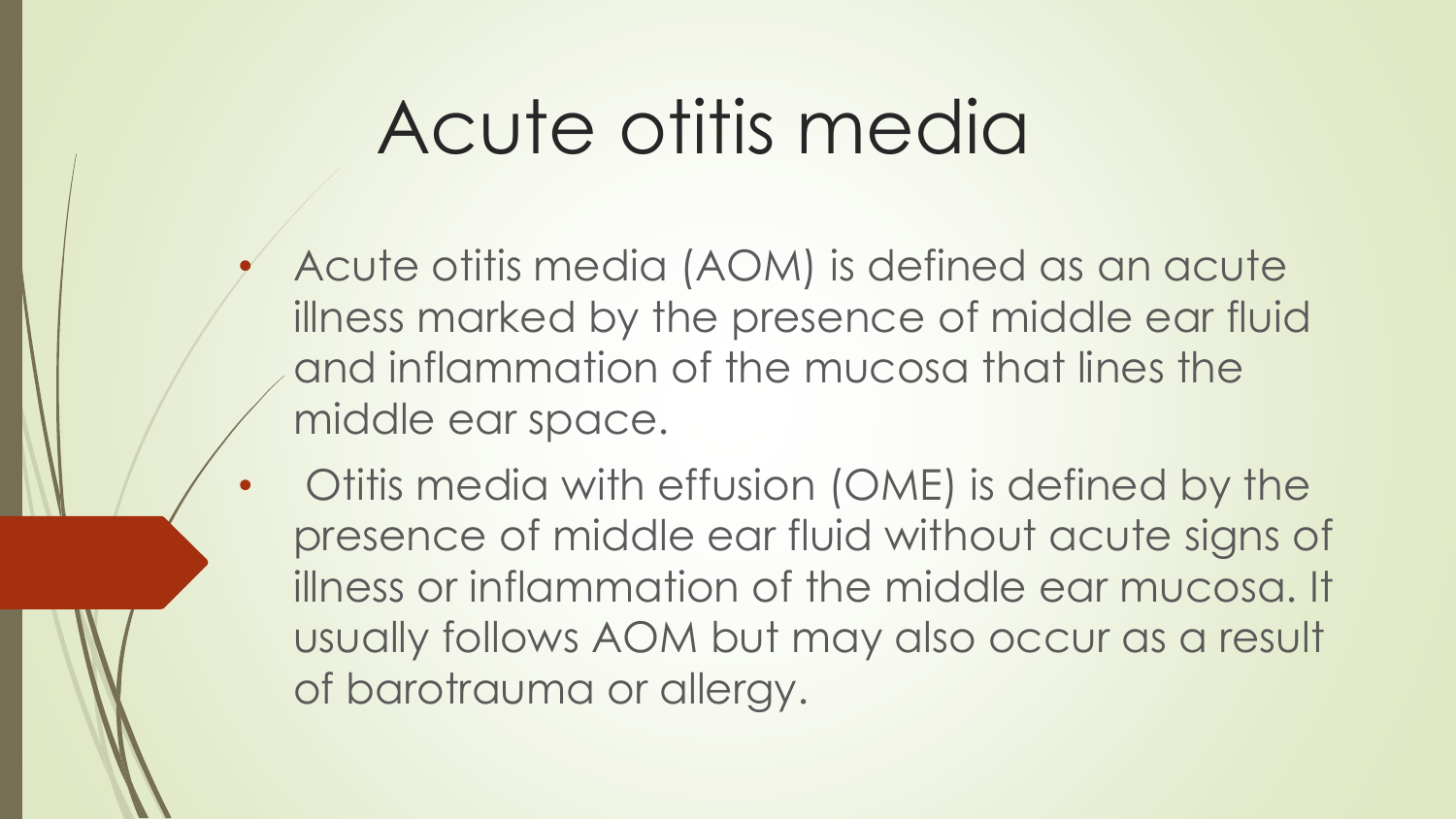- The peak incidence occurs in the first 3 years of life.
- The disease is less common in the school-aged child, adolescents, and adults.
- Nevertheless, infection of the middle ear may be the cause of fever, significant pain, and impaired hearing in all age groups.
- In addition, adults suffer from the sequelae of otitis media of childhood: hearing loss, cholesteatoma, adhesive otitis media, and chronic perforation of the tympanic membrane.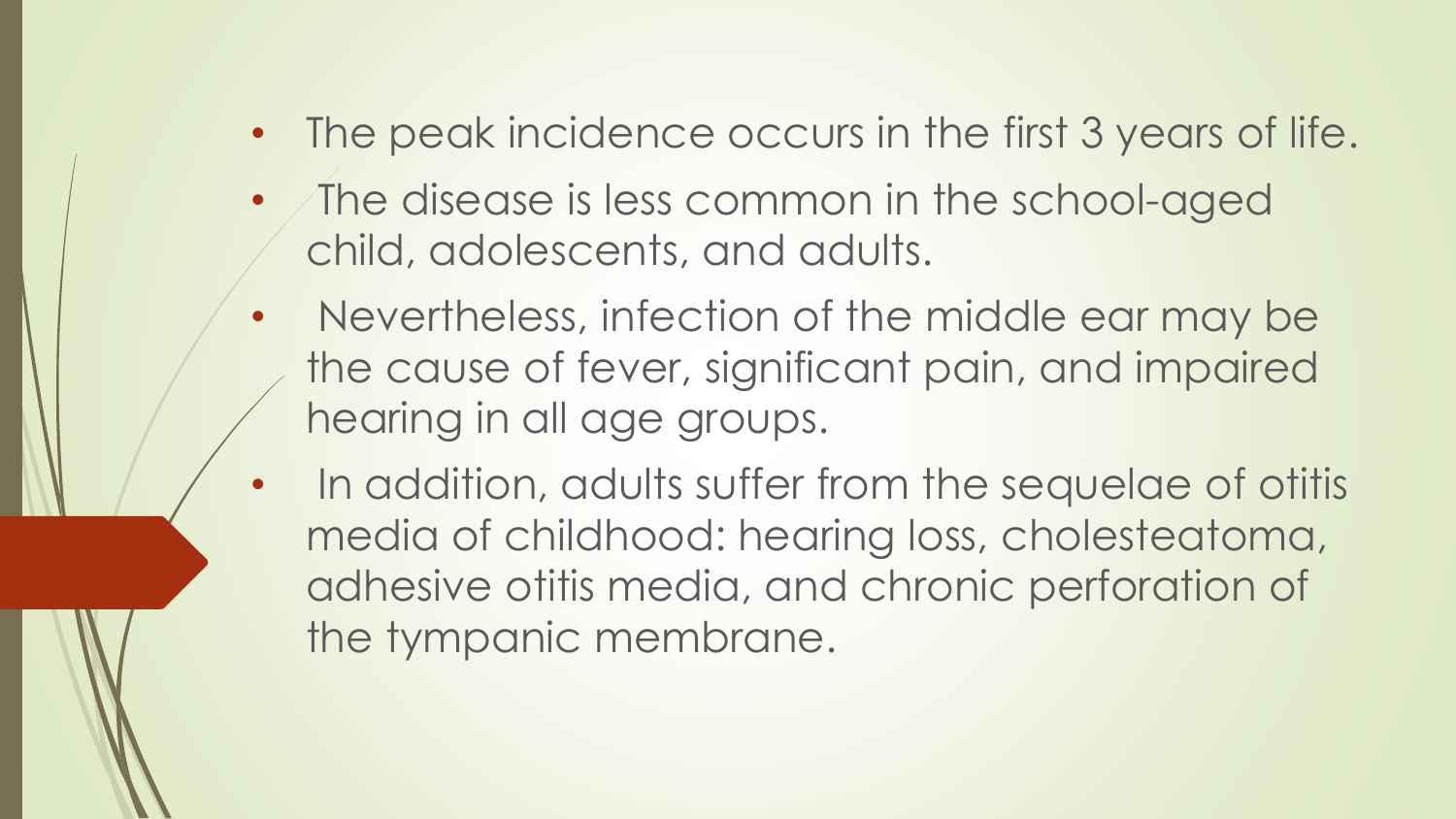- The preferred antimicrobial agent for the patient with AOM must be active against:
- S. pneumoniae, H. influenzae , and M. catarrhalis.
- Group A streptococci and S. aureus are infrequent causes of AOM and need not be considered in initial therapeutic decisions.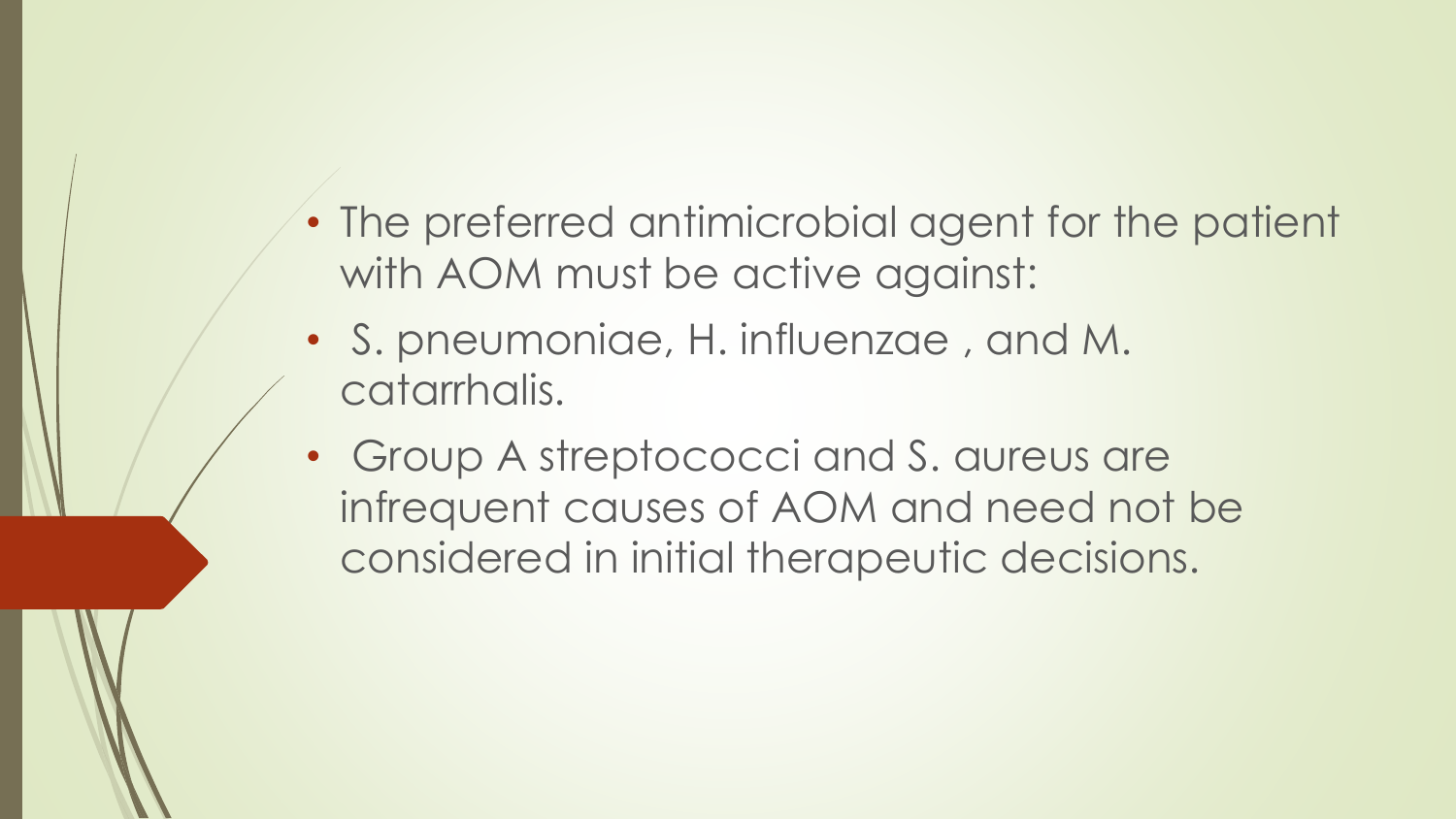- There are now 19 antimicrobial agents approved by the U.S. Food and Drug Administration (FDA) for AOM.
	- Amoxicillin remains the drug of choice for initial treatment because of its 25-year record of clinical success, acceptability, limited side effects, and relatively low cost.
- The drug is ineffective against β-lactamase– producing strains of H. influenzae and M. catarrhalis.
- The current incidence of amoxicillin-resistant H. influenzae and M. catarrhalis is not high enough to require a change in the initial therapy.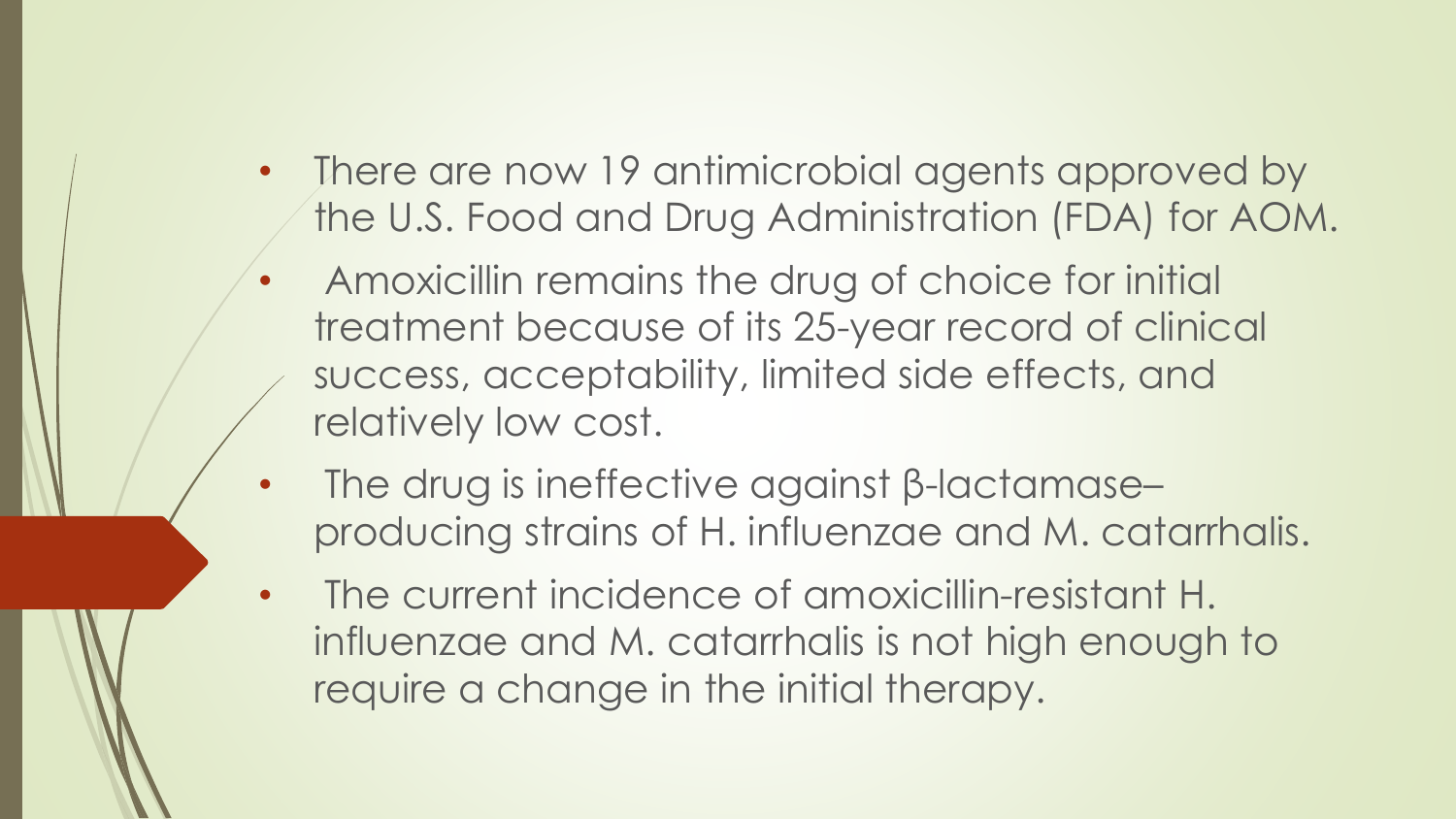• The recent recommendation of increasing the dosage of amoxicillin to 90 mg/kg/day achieves higher concentrations in middle ear fluid and further reduces the number of children in whom amoxicillin therapy will fail because of resistant pneumococci.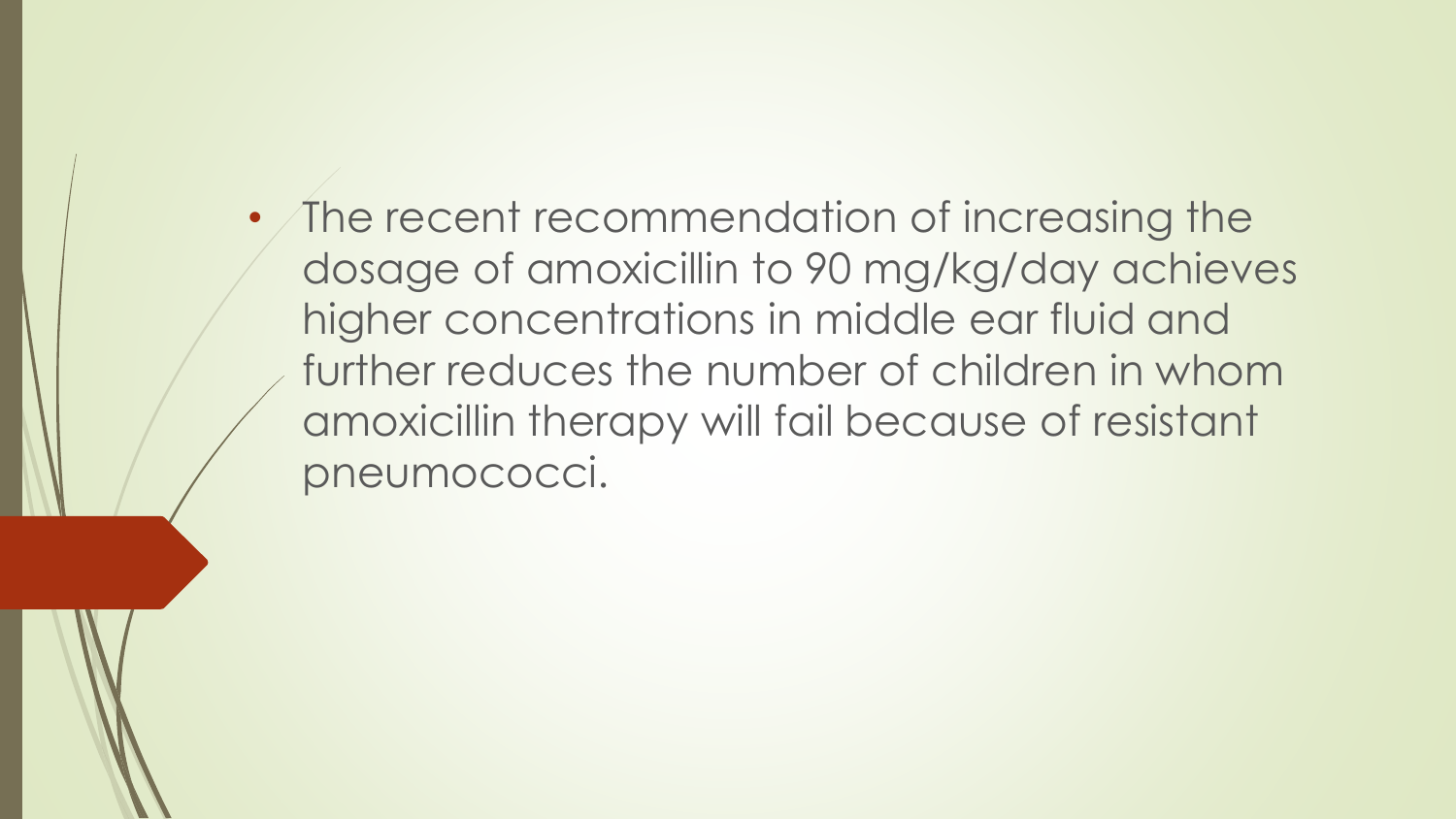Alternatives to amoxicillin include :

- amoxicillin-clavulanate
- three sulfa-containing or trimethoprim-containing preparations (erythromycin plus sulfisoxazole, trimethoprim, and trimethoprim-sulfamethoxazole)
- two macrolides (azithromycin and clarithromycin)
- nine oral cephalosporins (cephalexin, cefaclor, cefixime, ceftibuten, cefprozil, cefpodoxime, cefuroxime axetil, loracarbef, and cefdinir)
- one parenteral cephalosporin (ceftriaxone)
- Two topical fluoroquinolones, ofloxacin and ciprofloxacindexamethasone otic, are effective in children who have tympanostomy tubes and suffer acute otorrhea.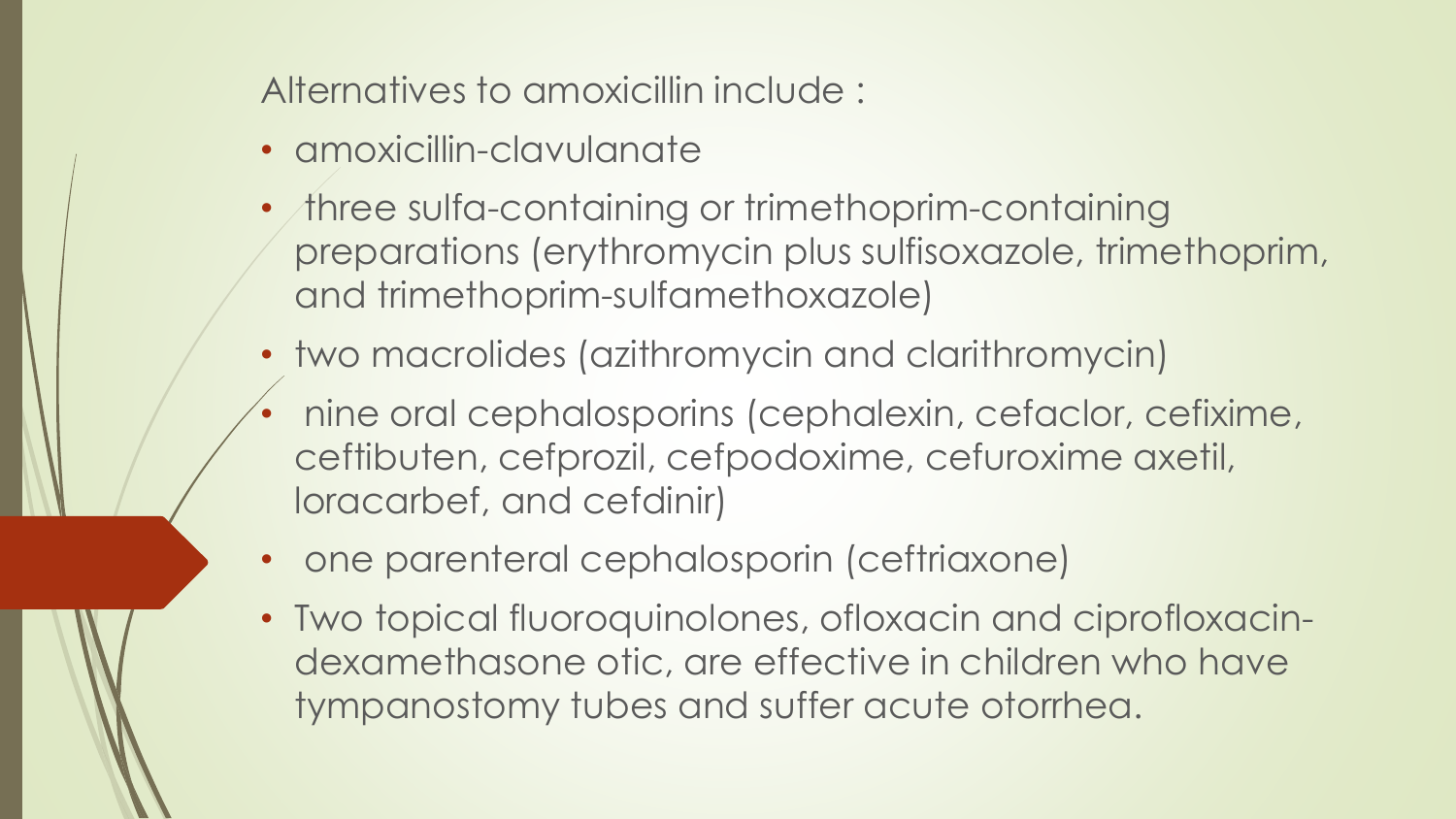- AOM may be painful due to pressure of the expanding abscess on the tympanic membrane.
- If pain is present, analgesic treatment should be considered.
- Acetaminophen or ibuprofen is effective analgesia for mild to moderate pain.
- Narcotic analgesia with codeine or its analogues is effective for severe pain.
- Incision and drainage of the middle ear abscess by means of tympanostomy or myringotomy usually requires otolaryngologic support but provides immediate relief.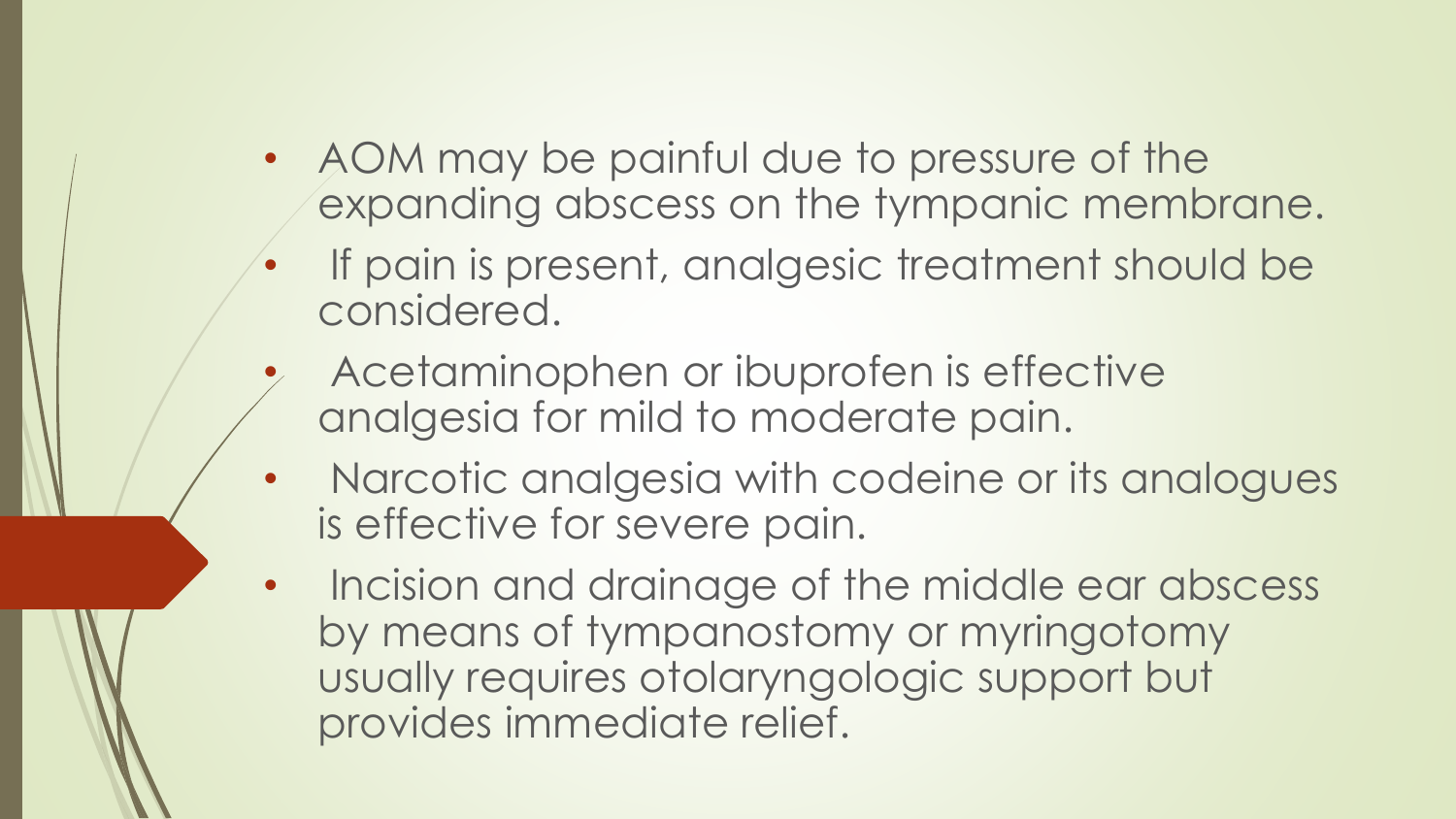- Nasal and oral decongestants, administered alone or in combination with an antihistamine, are used extensively for the treatment of OME.
- The use of these drugs is based on the consideration that they reduce congestion of the respiratory mucosa and relieve the obstruction of the eustachian tube.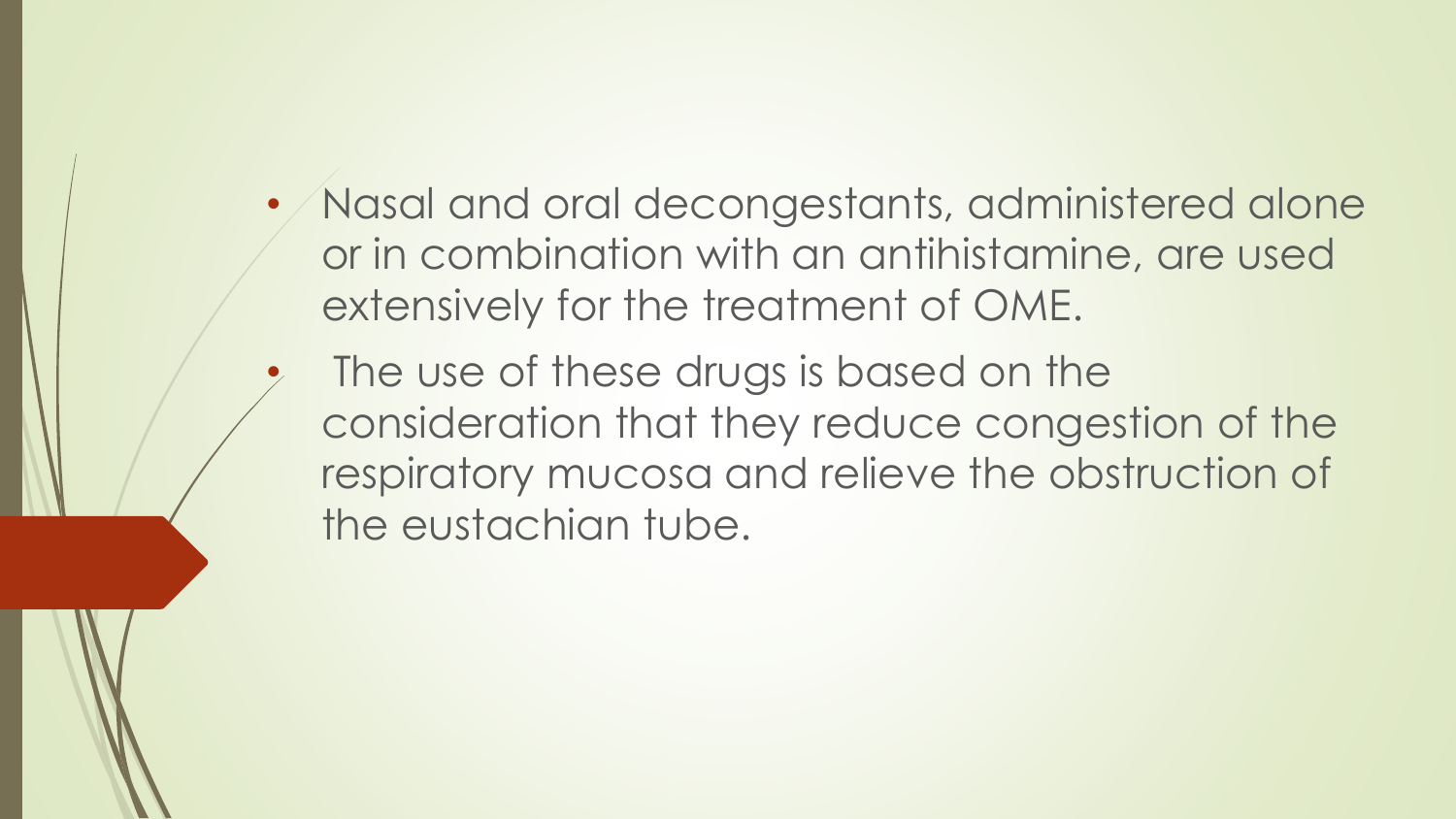#### Acute mastoiditis

- septic thrombosis of the lateAcute mastoiditis is usually accompanied by acute infection in the middle ear.
	- During early stages, the signs are those of AOM with hearing loss, otalgia, and fever.
- Subsequently, swelling, redness, and tenderness are present over the mastoid bone.
- The pinna is displaced outward and downward. A purulent discharge may emerge through a perforation in the tympanic membrane.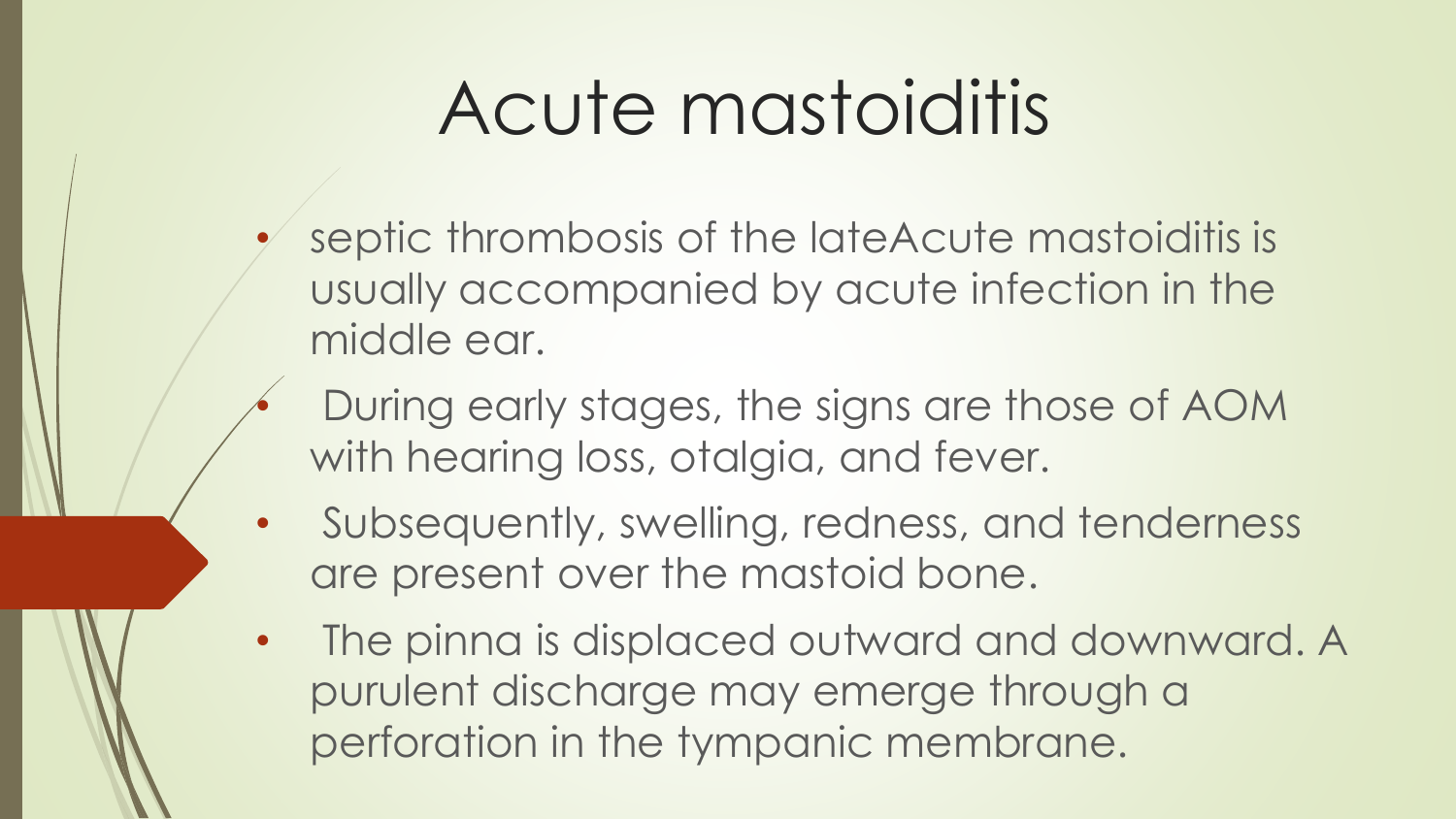- The antimicrobial drugs of choice for acute infection are similar to those for AOM—antibiotics with activity against S. pneumoniae and H. influenzae.
- If the disease in the mastoid has had a prolonged course, coverage for S. aureus and gram-negative enteric bacilli may be considered for initial therapy until the results of cultures become available.
- A mastoidectomy is performed when an abscess has formed in the mastoid bone. The procedure should be performed when antimicrobial agents have controlled sepsis.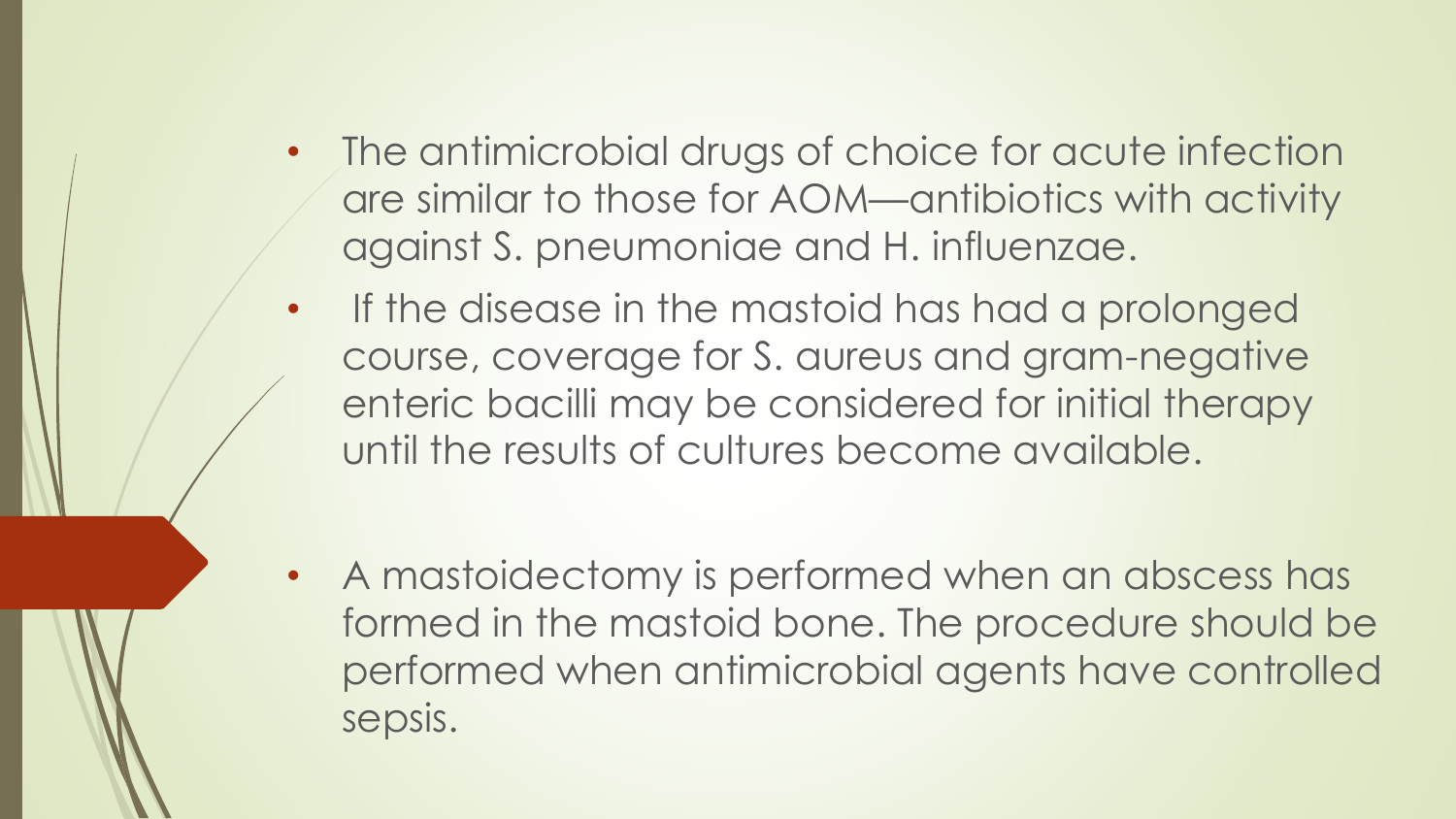### Sinusitis

- The clinical presentation of acute community-acquired bacterial sinusitis falls into one of three predictable patterns:
- The first is that of persistent symptoms characterized by nasal discharge and/or cough that lasts more than 10 days without improvement.
- The second presentation is characterized by the onset of severe symptoms
- Worsening symptoms, referred to as "double sickening" in the Scandinavian literature, characterize the third presentation. These patients experience an initial improvement of symptoms of cough, nasal discharge, and congestion, but then worsen again within the first 10 days of illness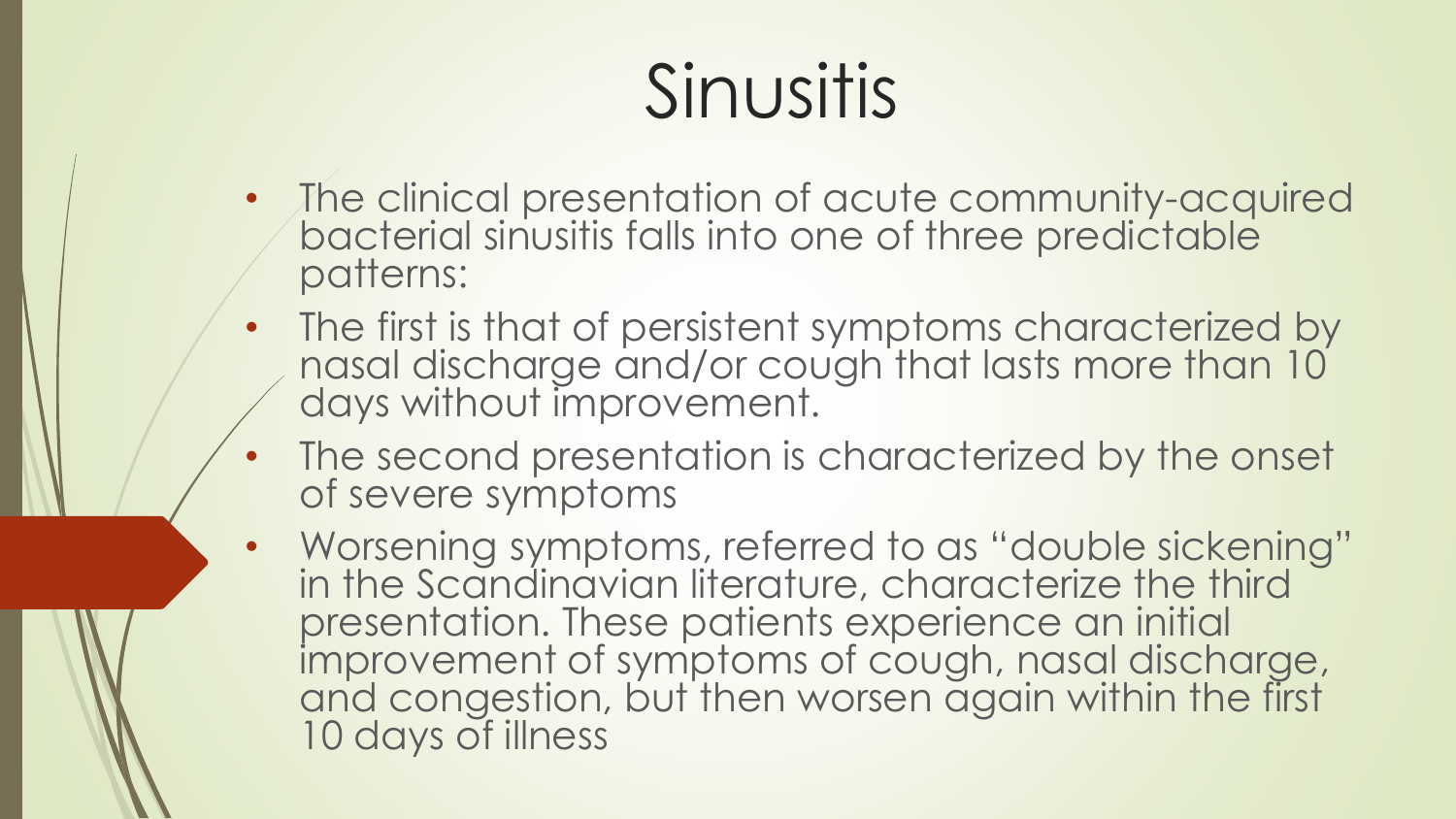• Most patients with a clinical diagnosis of acute rhinosinusitis improve without antibiotic therapy.

The preferred initial approach in patients with mild to moderate symptoms of short duration is therapy aimed at symptom relief and facilitation of sinus drainage, such as with oral and topical decongestants, nasal saline lavage, and—at least in patients with a history of chronic sinusitis or allergies—nasal glucocorticoids.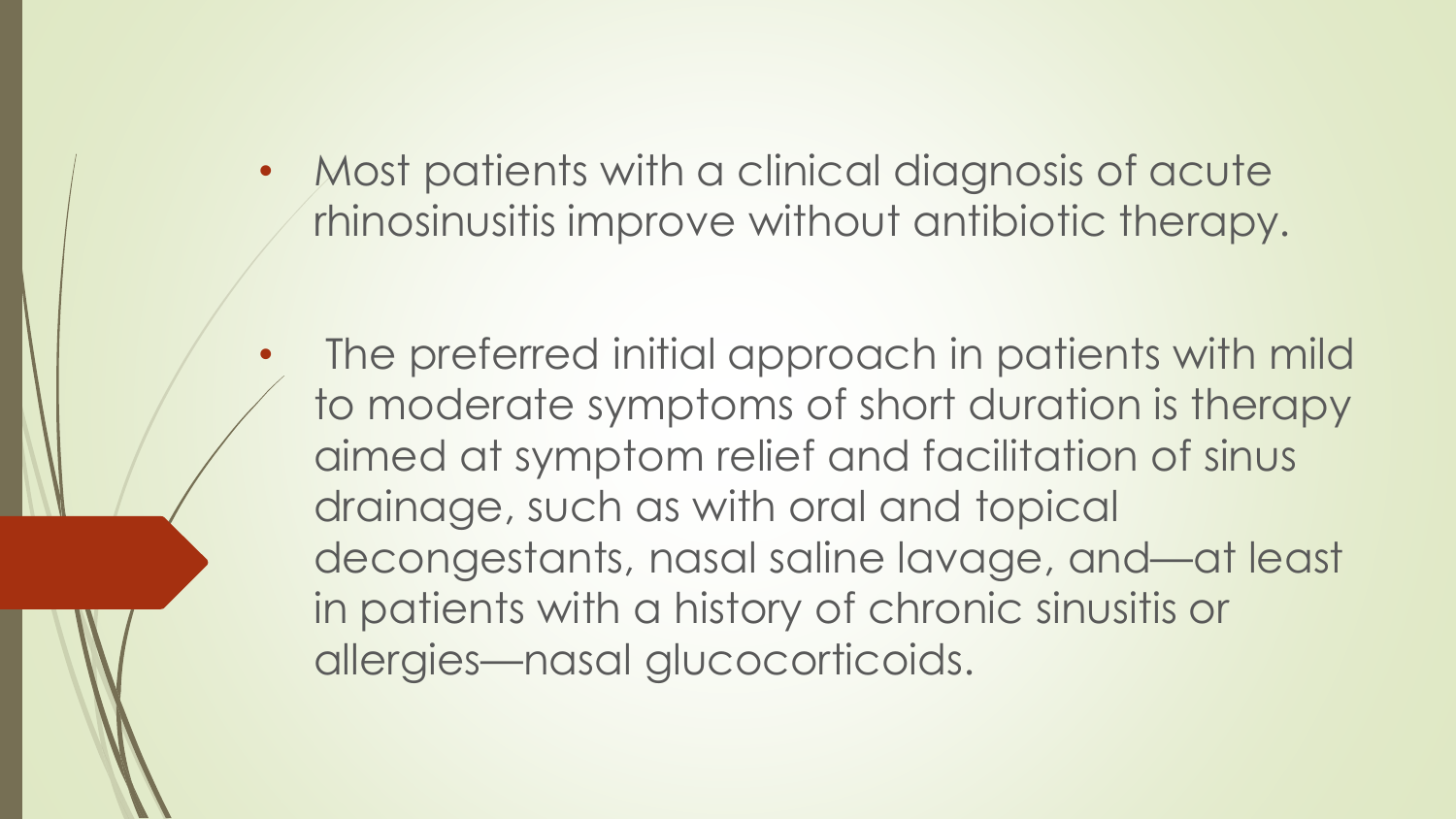- Empirical antibiotic therapy for communityacquired sinusitis in adults should consist of the narrowest-spectrum agent active against the most common bacterial pathogens, including S. pneumoniae and H. influenza.
	- For those patients who do not respond to initial antimicrobial therapy, sinus aspiration and/or lavage by an otolaryngologist should be considered.
- Antibiotic prophylaxis to prevent episodes of recurrent acute bacterial sinusitis is not recommended.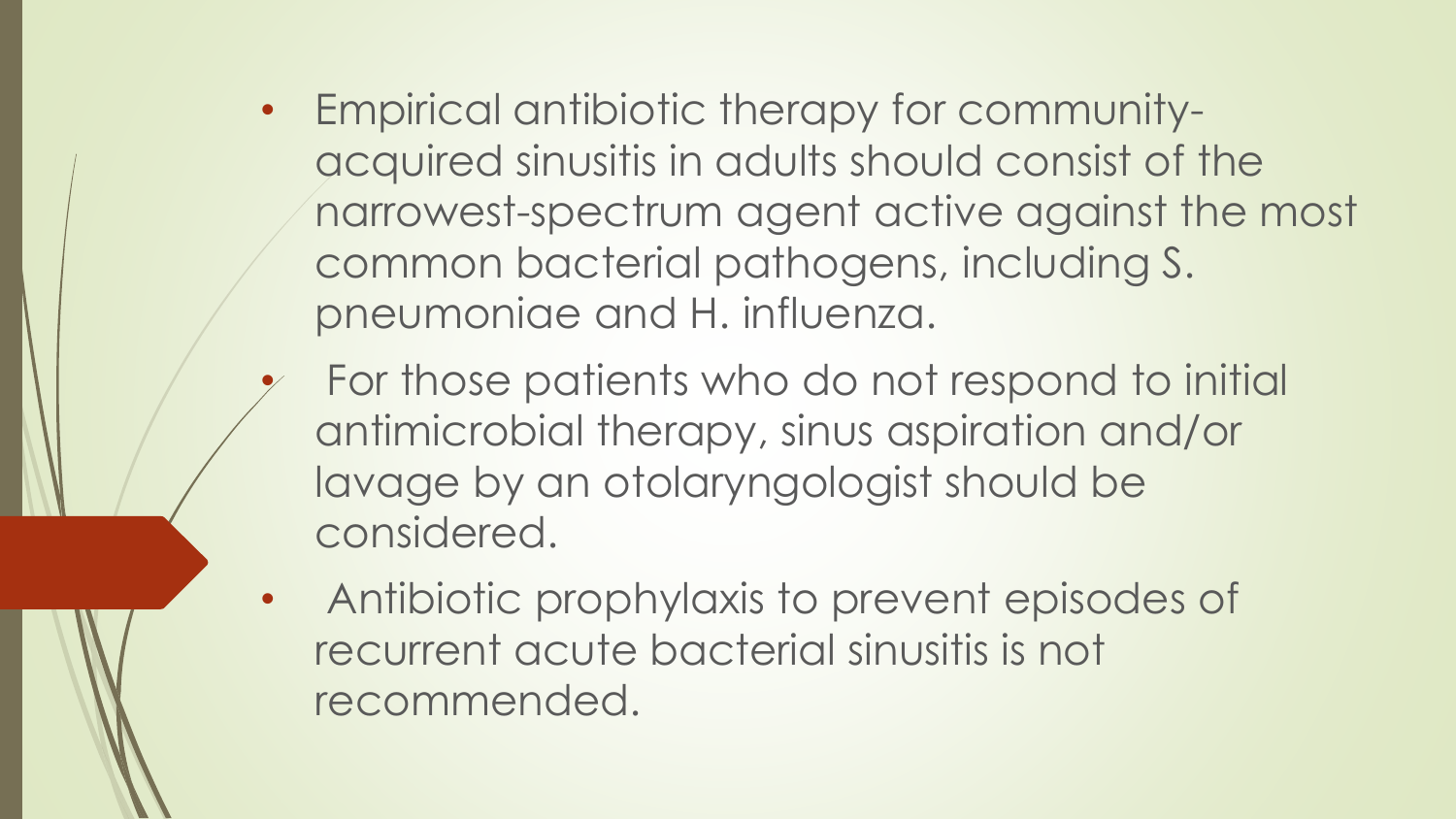- For most adults and children amoxicillin with or without clavulanate remains an excellent first-line agent.
- High-dose amoxicillin or amoxicillin-clavulanate should be used when the patient is at high risk for penicillin-nonsusceptible S. pneumonia.
- Alternative agents in adults include a respiratory fluoroquinolone, such as levofloxacin or moxifloxacin, or doxycycline.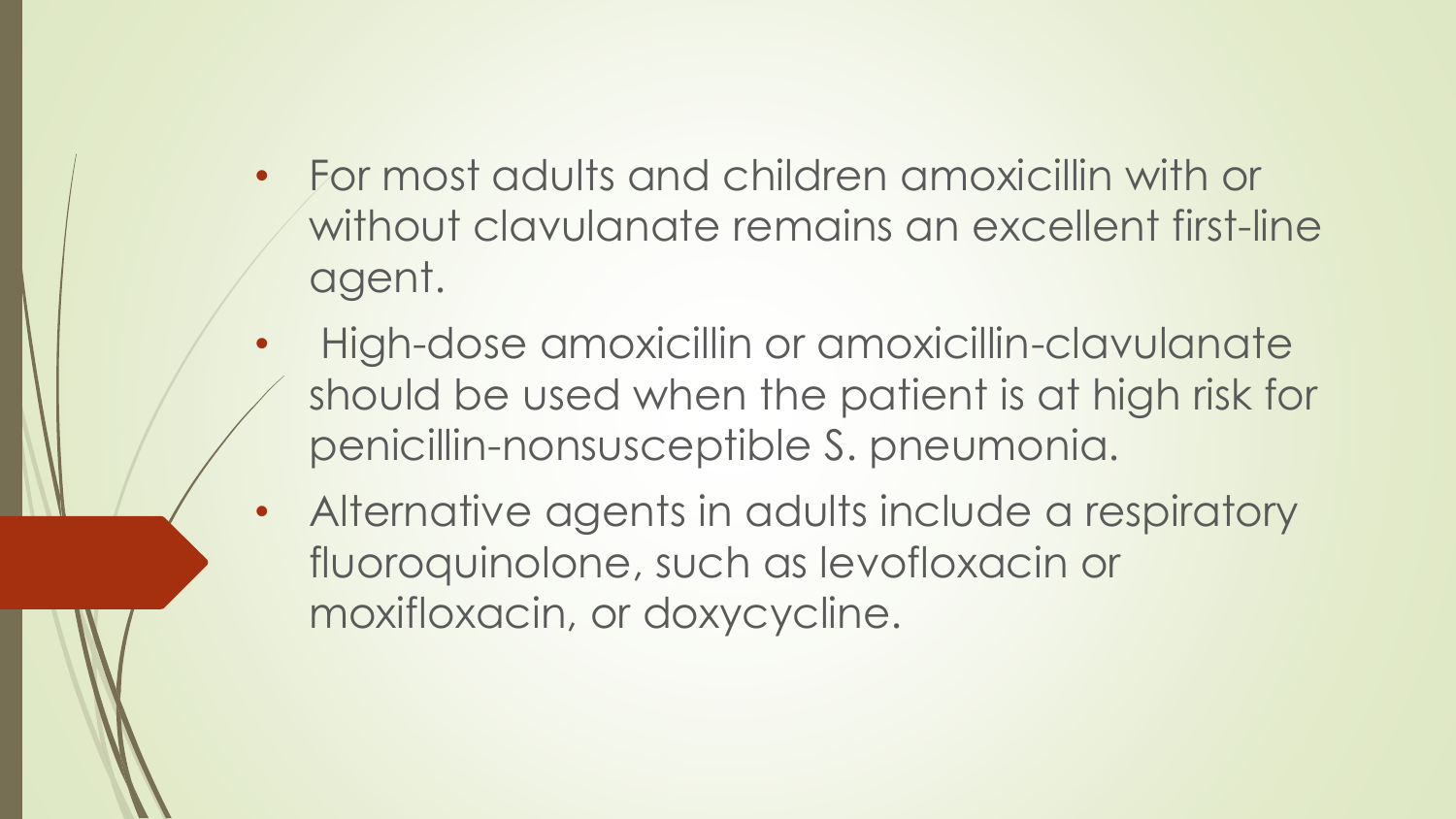#### Guidelines for the Diagnosis and Treatment of Acute Bacterial **Sinusitis in Adults**

| Diagnostic Criteria                                                                                                                                                                      | <b>Treatment Recommendations<sup>a</sup></b>                                                                                                                                                                                                                                                                                                                                                                                                                                                                                                                                                                                                                                                                                                                                                             |  |
|------------------------------------------------------------------------------------------------------------------------------------------------------------------------------------------|----------------------------------------------------------------------------------------------------------------------------------------------------------------------------------------------------------------------------------------------------------------------------------------------------------------------------------------------------------------------------------------------------------------------------------------------------------------------------------------------------------------------------------------------------------------------------------------------------------------------------------------------------------------------------------------------------------------------------------------------------------------------------------------------------------|--|
| Moderate symptoms (e.g., nasal<br>purulence/congestion or cough) for<br>$>10$ d or<br>Severe symptoms of any duration,<br>including unilateral/focal<br>facial<br>swelling or tooth pain | Initial therapy:<br>Amoxicillin/clavulanate, 500/125 mg<br>PO tid or $875/125$ mg PO bid <sup>b</sup><br>Penicillin allergy:<br>Doxycycline, 100 mg PO bid; or<br>An antipneumococcal fluoroquinolone<br>(e.g., moxifloxacin, 400 mg/d PO<br>$daily)^c$<br>Exposure to antibiotics within 30 d or<br>$>$ 30% prevalence of penicillin-resistant<br>Streptococcus pneumoniae:<br>Amoxicillin/clavulanate<br><i>(extended)</i><br>release), $2000/125$ mg PO bid; or<br>Doxycycline, 100 mg PO bid; or<br>An antipneumococcal fluoroquinolone<br>(e.g., moxifloxacin, 400 mg PO daily) <sup>c</sup><br>Recent treatment failure:<br>Amoxicillin/clavulanate<br><i>(extended)</i><br>release), 2000 mg PO bid; or<br>An antipneumococcal fluoroquinolone<br>(e.g., moxifloxacin, 400 mg PO daily) $\rm^{c}$ |  |

<sup>a</sup>The duration of therapy is 5–7 days if symptoms improve within the first few days of treatment but can be up to 7-10 days, with appropriate follow-up. Severe disease may warrant IV antibiotics and consideration of hospital admission. <sup>b</sup>In areas where the prevalence of antibiotic resistance is low, amoxicillin can be considered as initial therapy in patients without recent antibiotic exposure. <sup>c</sup>Fluoroquinolones carry a risk of tendinitis and neuropathy and should be used only if other options are not reasonable, with consideration of risks and benefits.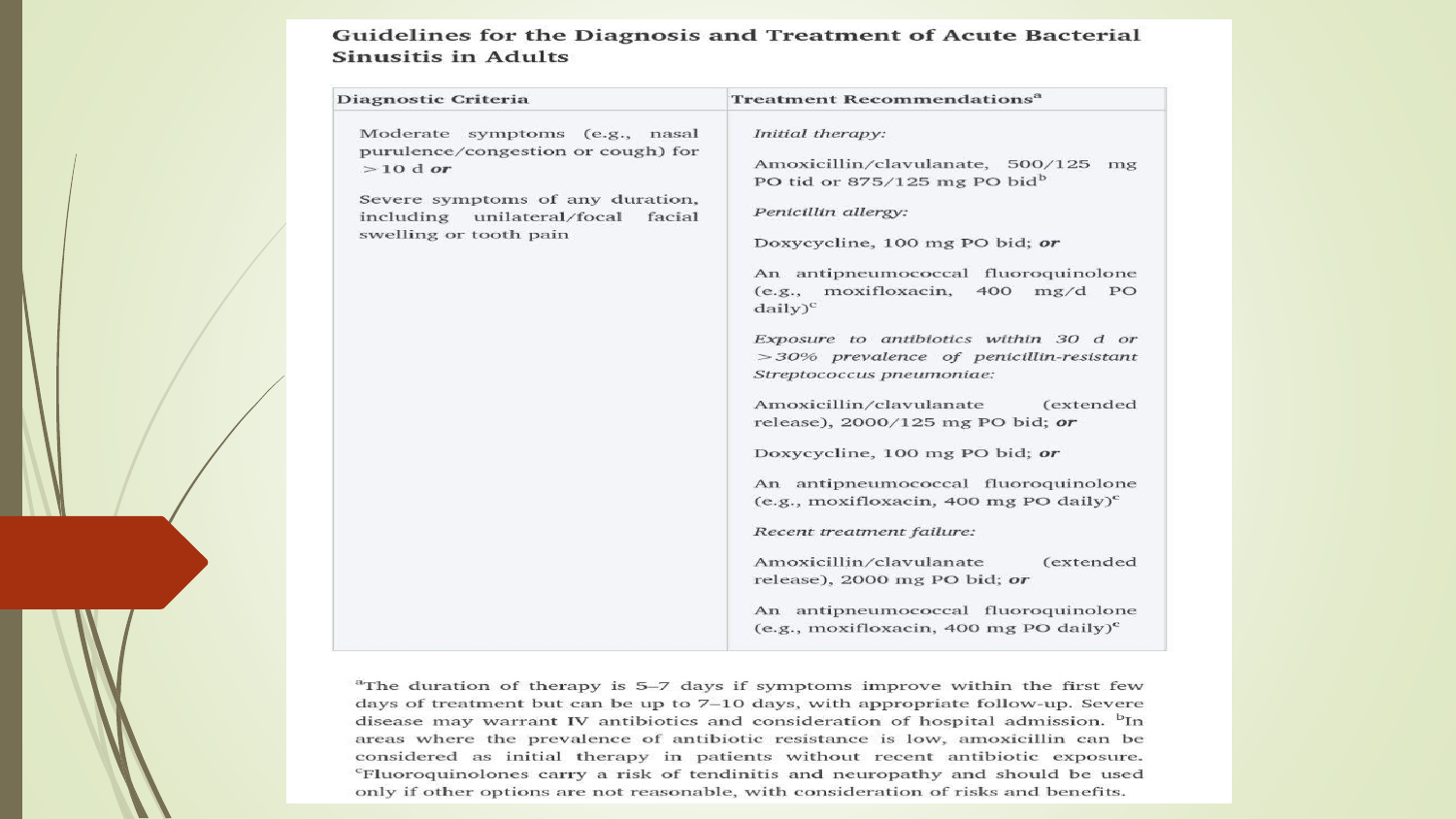Oral Antimicrobial Agents for Acute Bacterial Sinusitis

| ANTIMICROBIAL                | <b>ADULT DOSAGE</b>                                        | <b>PEDIATRIC DOSAGE</b>                      |
|------------------------------|------------------------------------------------------------|----------------------------------------------|
| Amoxicillin                  | $500 - 875$ mg<br>q12h                                     | 40-80 mg/kg/day divided<br>q12h              |
| Amoxicillin/clavulanate<br>a | 875 or 2000 mg<br>12h                                      | 40-80 mg/kg/day divided<br>q12h              |
| Cefpodoxime proxetil         | 200 mg 12h                                                 | 10 mg/kg/day divided 12h                     |
| Cefixime <sup>b</sup>        | 400 mg q12-24h                                             | 8 mg/kg/day divided<br>$q12 - 24h$           |
| Cefdinir                     | 300 mg q12h or<br>600 mg q24h                              | 14 mg/kg/day divided<br>$12 - 24h$           |
| Azithromycin <sup>c</sup>    | 500 mg daily for<br>3 days                                 | 10 mg/kg daily for 3 days                    |
| Clarithromycin <sup>c</sup>  | 500 mg q12h for<br>14 days<br>1000 mg daily for<br>14 days | 15 mg/kg/day divided<br>q12h                 |
| Levofloxacin                 | 500 mg daily                                               | 16-20 mg/kg/day divided<br>every 12h b       |
| Moxifloxacin                 | 400 mg daily                                               | 400 mg daily for<br>adolescents <sup>b</sup> |

a Dosages specify amoxicillin component.

b Not US Food and Drug Administration approved for this indication.

c Macrolides not preferred because of poor activity against Haemophilus influenzae.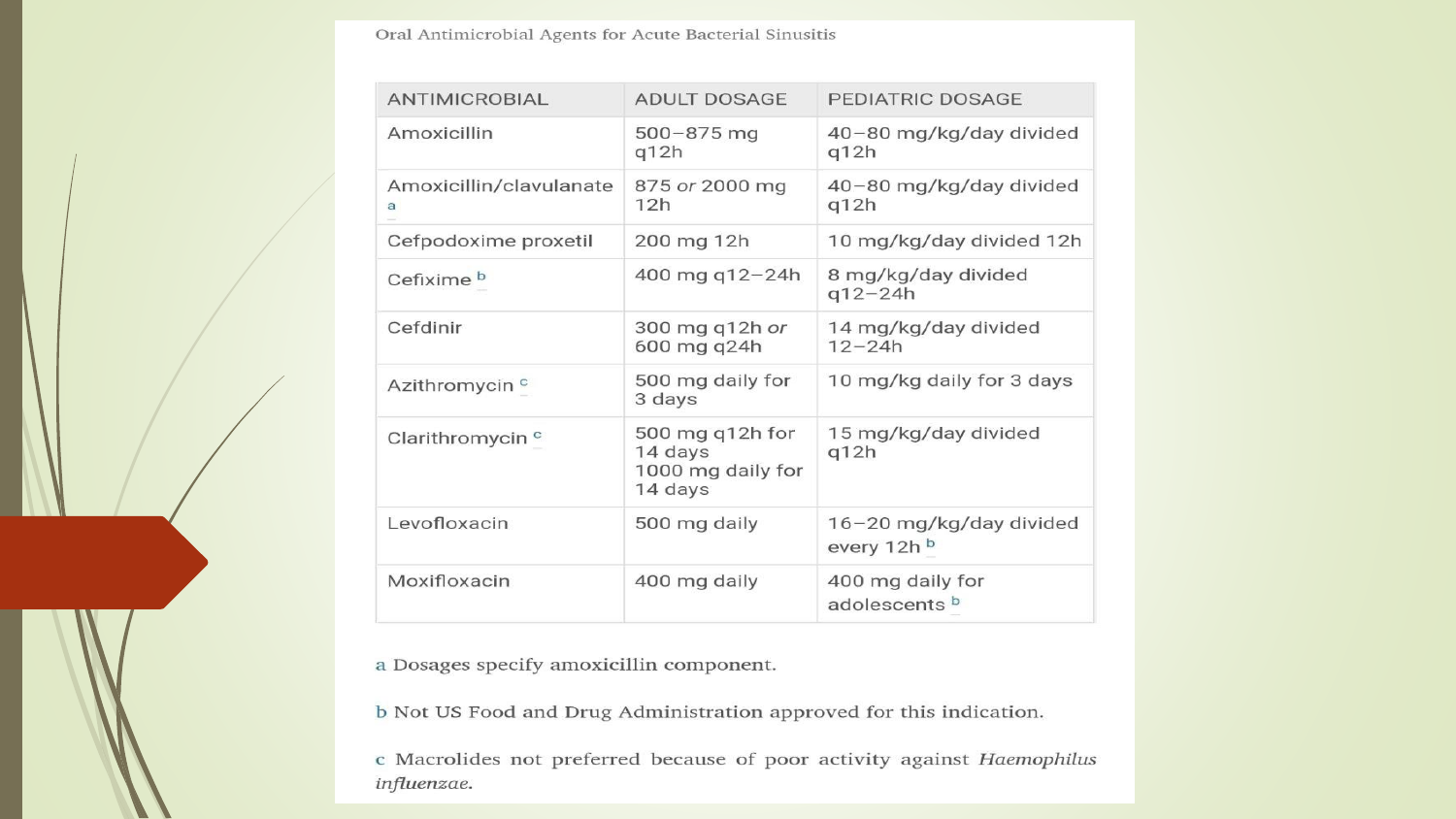#### • High risk:

- ≥10% nonsusceptible pneumococci,
- severe infection,
- attend day care,
- age <2 years or >65 years,
- recent hospitalization,
- antibiotics in the past month.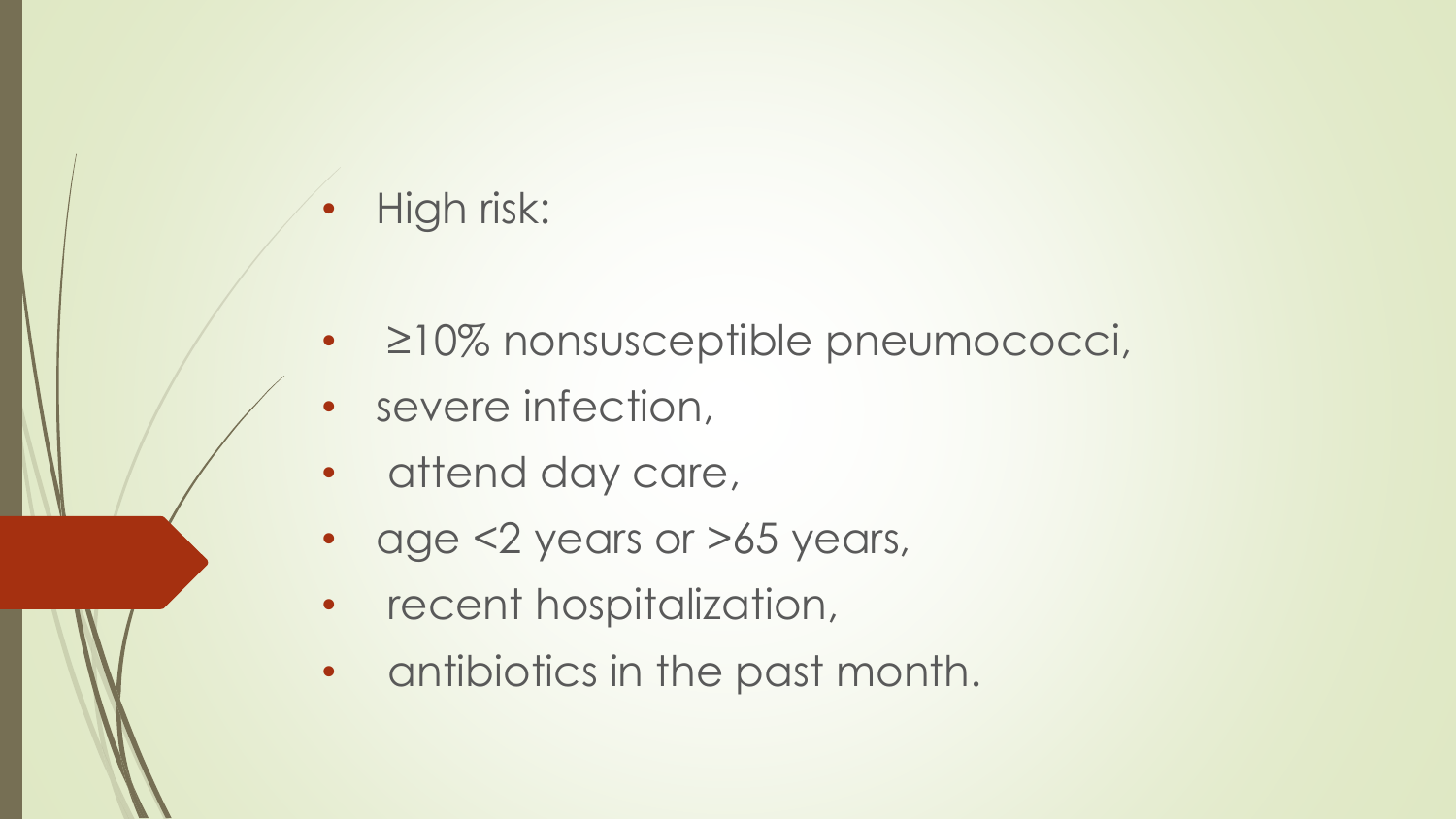- The exact duration required for the treatment of sinusitis is unknown.
	- Recommendations based on clinical observations have varied widely, from 10 to 28 days of treatment.
	- A treatment course of 10 days is typical.
- Some guidelines suggest that therapy be continued for 7 days after the patient becomes free of signs and symptoms.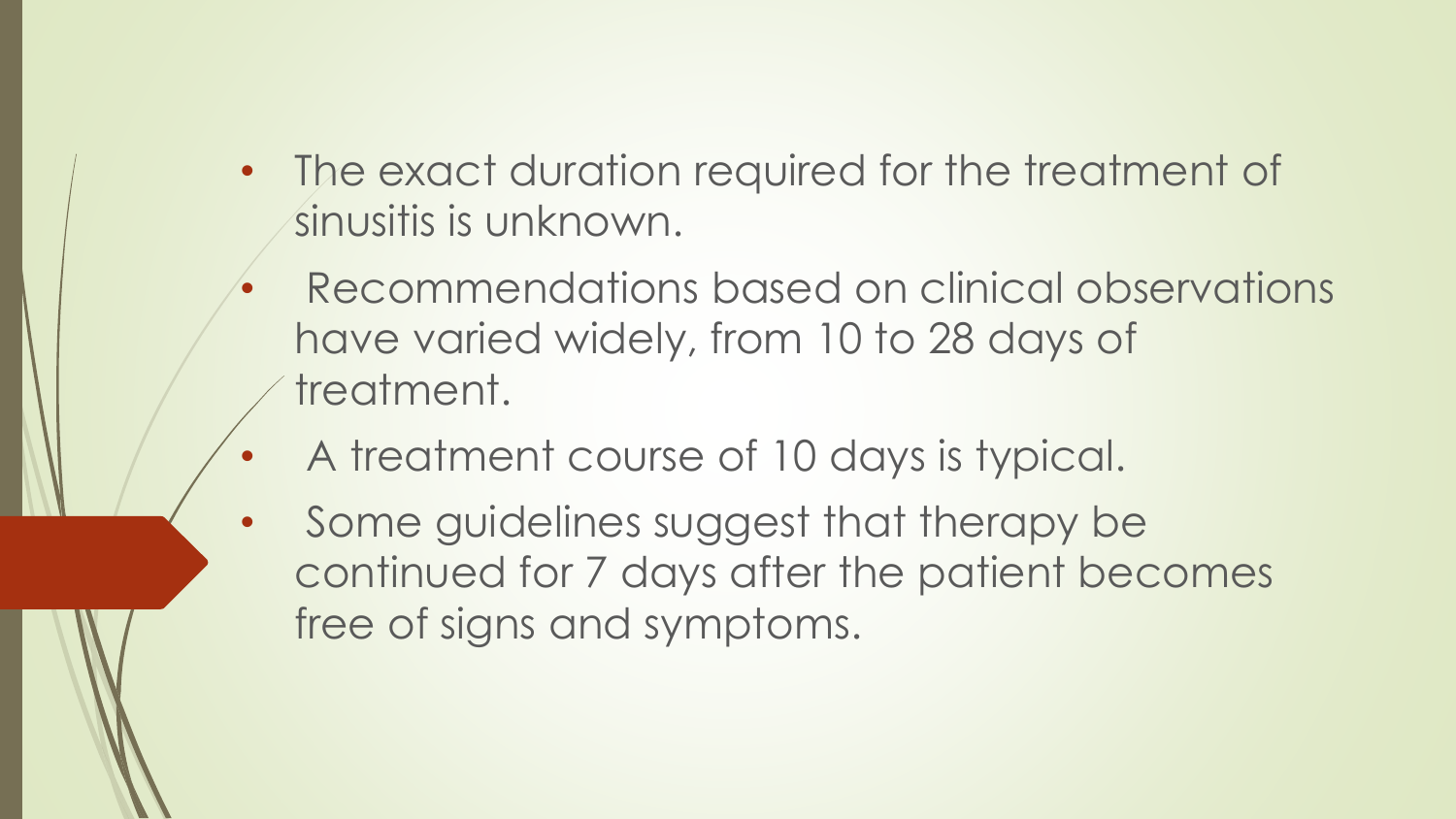- Chronic sinusitis is characterized by symptoms of sinus inflammation lasting >12 weeks.
- This illness is most commonly associated with either bacteria or fungi, and clinical cure in most cases is very difficult.
- Many patients have undergone treatment with repeated courses of antibacterial agents and multiple sinus surgeries, increasing their risk of colonization with antibiotic-resistant pathogens and of surgical complications.
- These patients often have high rates of morbidity, sometimes over many years.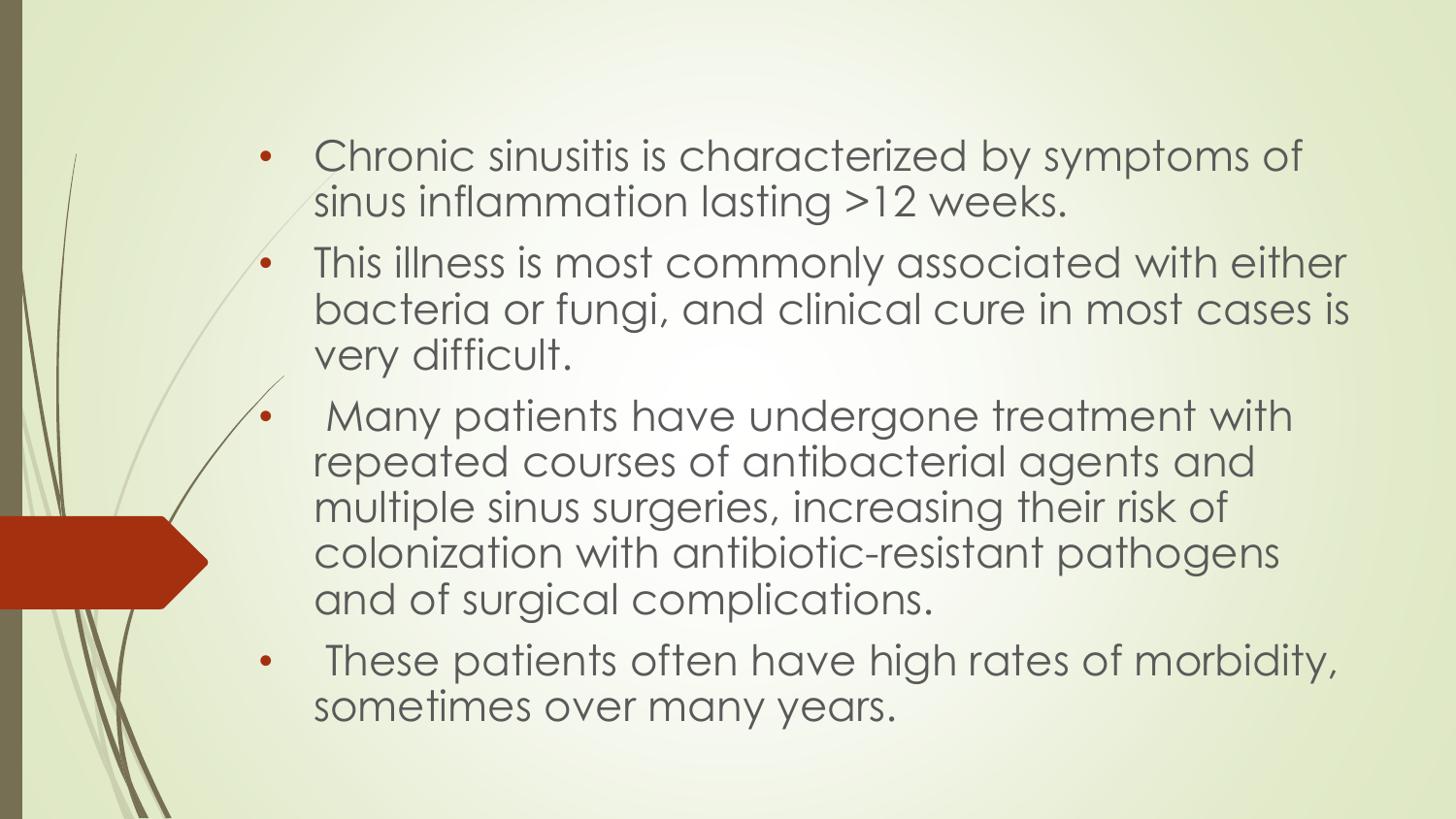- Treatment of chronic bacterial sinusitis can be challenging and consists primarily of repeated culture-guided courses of antibiotics, sometimes for 3–4 weeks or longer at a time;
- administration of intranasal glucocorticoids; and mechanical irrigation of the sinus with sterile saline solution.
- When this management approach fails, sinus surgery may be indicated and sometimes provides significant, albeit short-term, alleviation.
- Treatment of chronic fungal sinusitis consists of surgical removal of impacted mucus. Recurrence, unfortunately, is common.